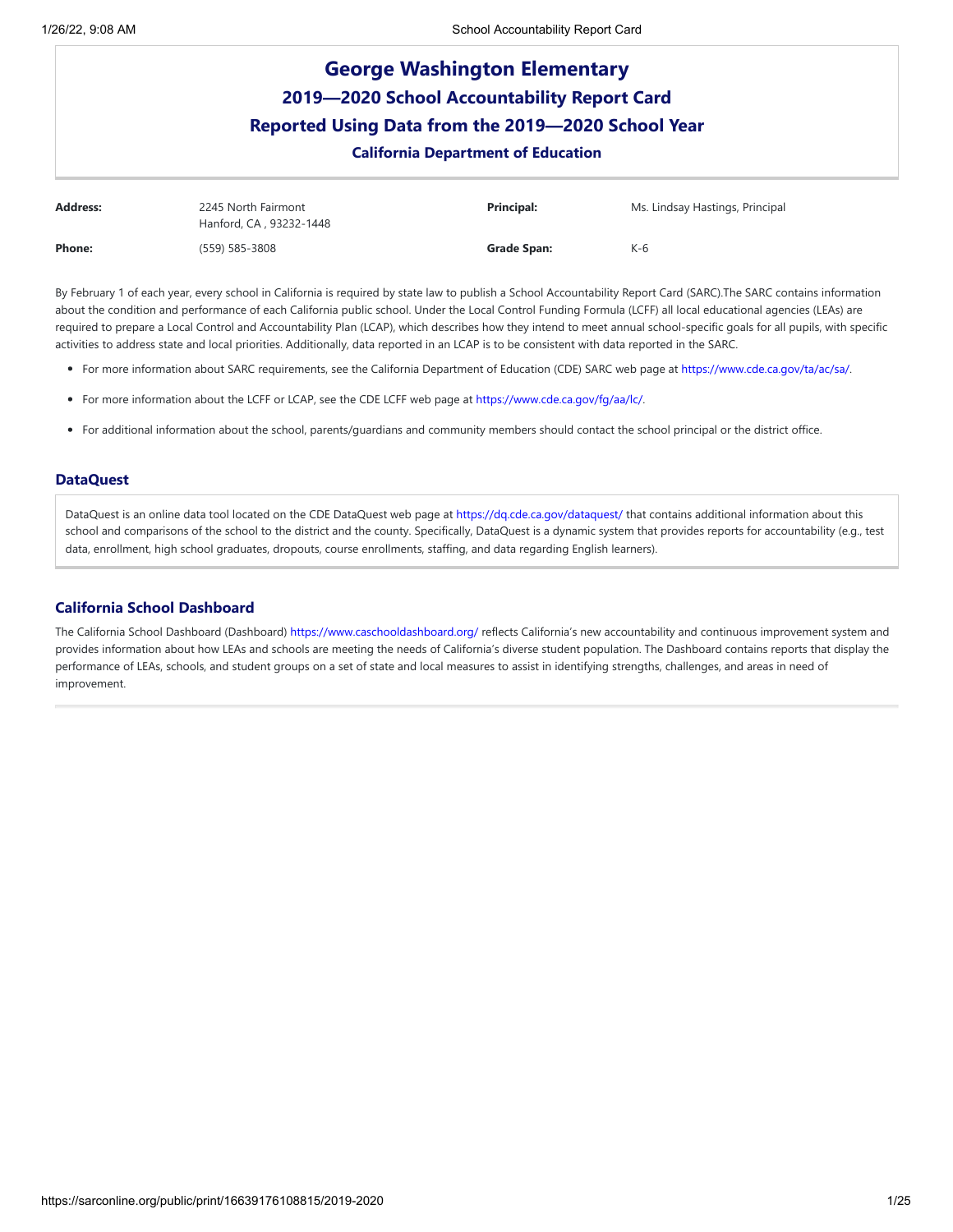## **About This School**

## **Ms. Lindsay Hastings, Principal**

Principal, George Washington Elementary

### **About Our School**

I would like to officially welcome you to the 2019-20 school year. I am thrilled to be serving as your Washington Elementary Principal. My name is Lindsay Hastings and I have proudly served the students and families of HESD for the last 15 years. I actually started my teaching career right here at Washington teaching 6th grade! I am excited to begin the 2019-20 school year and look forward to making this year a positive and memorable experience for you and your child.

We look forward to a promising school year and please know that your child is our first priority. Developing an environment in which students feel safe is our number one goal. We have a very talented staff who will be dedicated to teaching, challenging and nurturing your child. We strive to make our school a fun learning environment. Please don't hesitate to contact us if we can be of assistance. Your participation and feedback are crucial to our school wide improvement. I look forward to meeting you in the weeks to come!

Sincerely,

Lindsay Hastings Proud Patriot Principal

### **Contact**

George Washington Elementary 2245 North Fairmont Hanford, CA 93232-1448

Phone: (559) [585-3808](tel:(559) 585-3808) Email: [jetchegoin@hanfordesd.org](mailto:jetchegoin@hanfordesd.org)

### **Contact Information (School Year 2020—2021)**

| <b>District Contact Information (School Year 2020-2021)</b> |                                    |
|-------------------------------------------------------------|------------------------------------|
| <b>District Name</b>                                        | Hanford Elementary                 |
| <b>Phone Number</b>                                         | (559) 585-3600                     |
| Superintendent                                              | Gabler, Joy                        |
| <b>Email Address</b><br>jgabler@hanfordesd.org              |                                    |
| Website                                                     | https://www.hanfordesd.org/        |
|                                                             |                                    |
| <b>School Contact Information (School Year 2020-2021)</b>   |                                    |
| <b>School Name</b>                                          | George Washington Elementary       |
| <b>Street</b>                                               | 2245 North Fairmont                |
| City, State, Zip                                            | Hanford, CA, 93232-1448            |
| <b>Phone Number</b>                                         | (559) 585-3808                     |
| <b>Principal</b>                                            | Ms. Lindsay Hastings, Principal    |
| <b>Email Address</b>                                        | jetchegoin@hanfordesd.org          |
| Website                                                     | https://washington.hanfordesd.org/ |
| <b>County-District-School (CDS) Code</b>                    | 16639176108815                     |
|                                                             |                                    |

*Last updated: 12/21/20*

### **Student Enrollment by Grade Level (School Year 2019—2020)**

| <b>Grade Level</b> | <b>Number of Students</b> |
|--------------------|---------------------------|
| Grade 1            | 75                        |
| Grade 2            | 66                        |

https://sarconline.org/public/print/16639176108815/2019-2020 2/25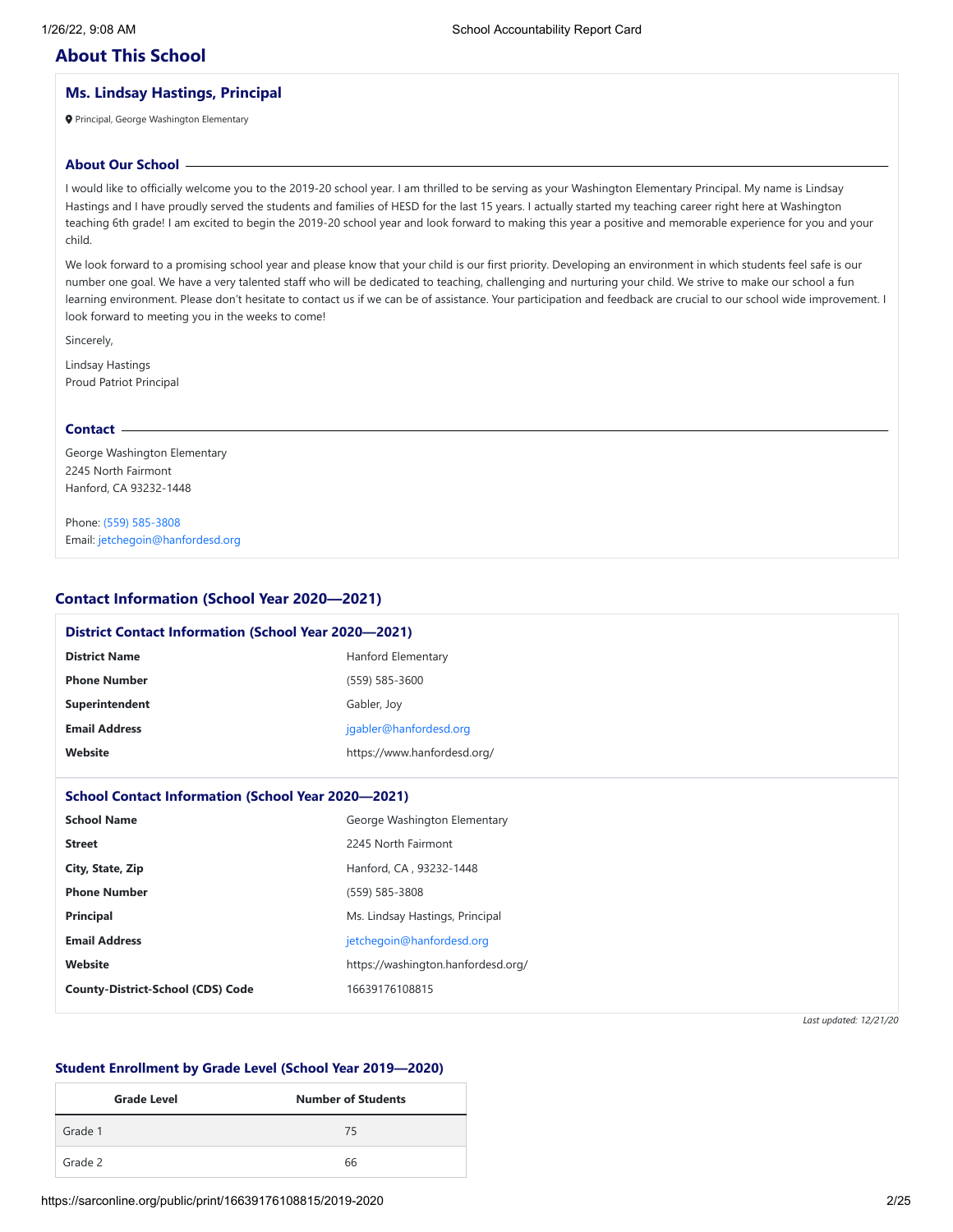1/26/22, 9:08 AM School Accountability Report Card

| <b>Grade Level</b>      | <b>Number of Students</b> |
|-------------------------|---------------------------|
| Grade 3                 | 82                        |
| Grade 4                 | 69                        |
| Grade 5                 | 66                        |
| Grade 6                 | 72                        |
| Kindergarten            | 81                        |
| <b>Total Enrollment</b> | 511                       |

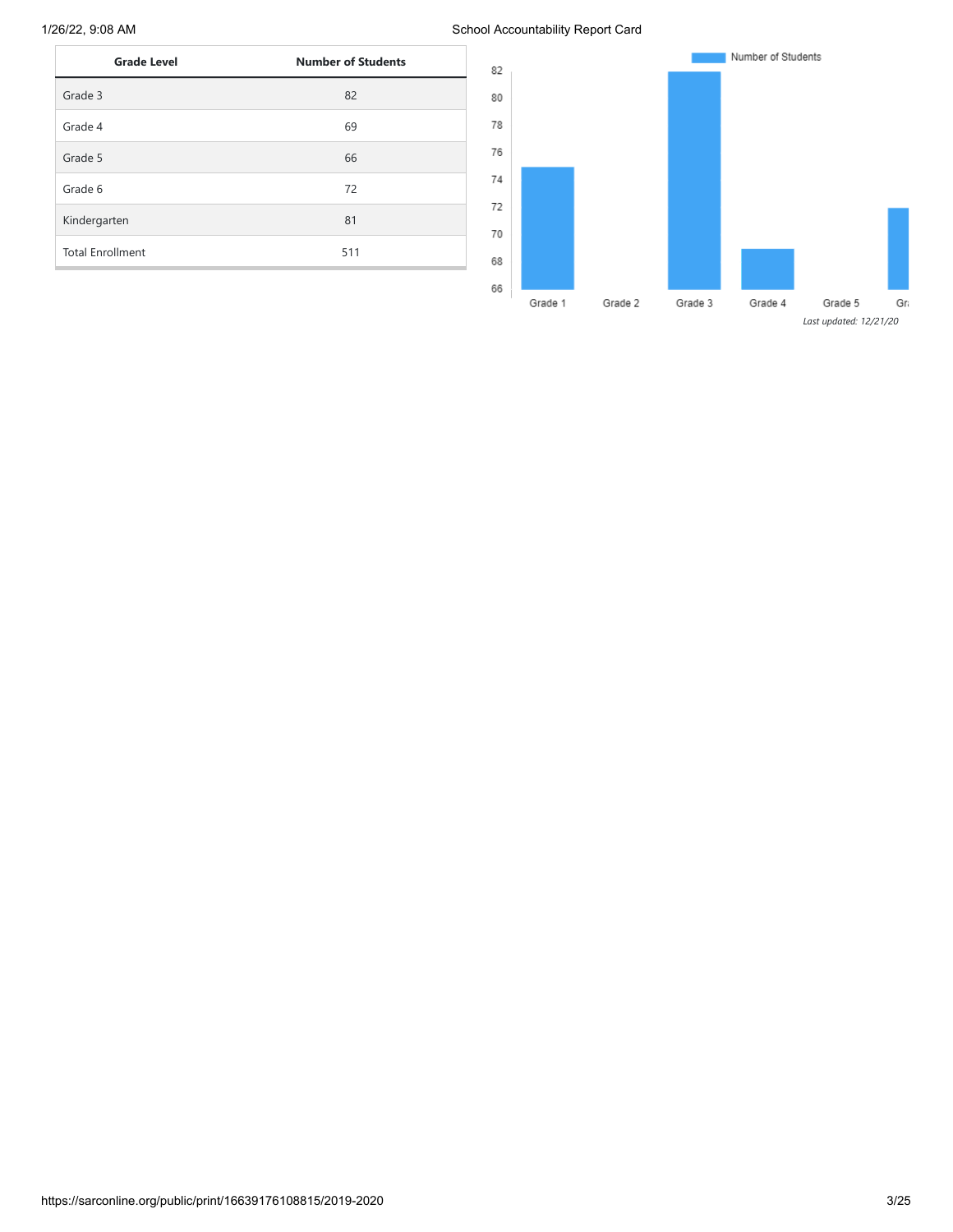## **Student Enrollment by Student Group (School Year 2019—2020)**

| <b>Student Group</b>                | <b>Percent of Total Enrollment</b> |
|-------------------------------------|------------------------------------|
| Female                              | 0.00%                              |
| Male                                | $0.00\%$                           |
| Non-Binary                          | 0.00%                              |
| American Indian or Alaska Native    | 0.00%                              |
| Asian                               | 0.20%                              |
| <b>Black or African American</b>    | 3.90%                              |
| Filipino                            | $0.00\%$                           |
| Hispanic or Latino                  | 74.80%                             |
| Native Hawaiian or Pacific Islander | 0.00%                              |
| Two or More Races                   | 5.30%                              |
| White                               | 15.50%                             |

| <b>Student Group (Other)</b>      | <b>Percent of Total Enrollment</b> |
|-----------------------------------|------------------------------------|
| <b>English Learners</b>           | 17.40%                             |
| Foster Youth                      | 0.60%                              |
| <b>Homeless</b>                   | 1.20%                              |
| Migrant                           | $0.00\%$                           |
| Socioeconomically Disavantaged    | 82.80%                             |
| <b>Students with Disabilities</b> | 4.70%                              |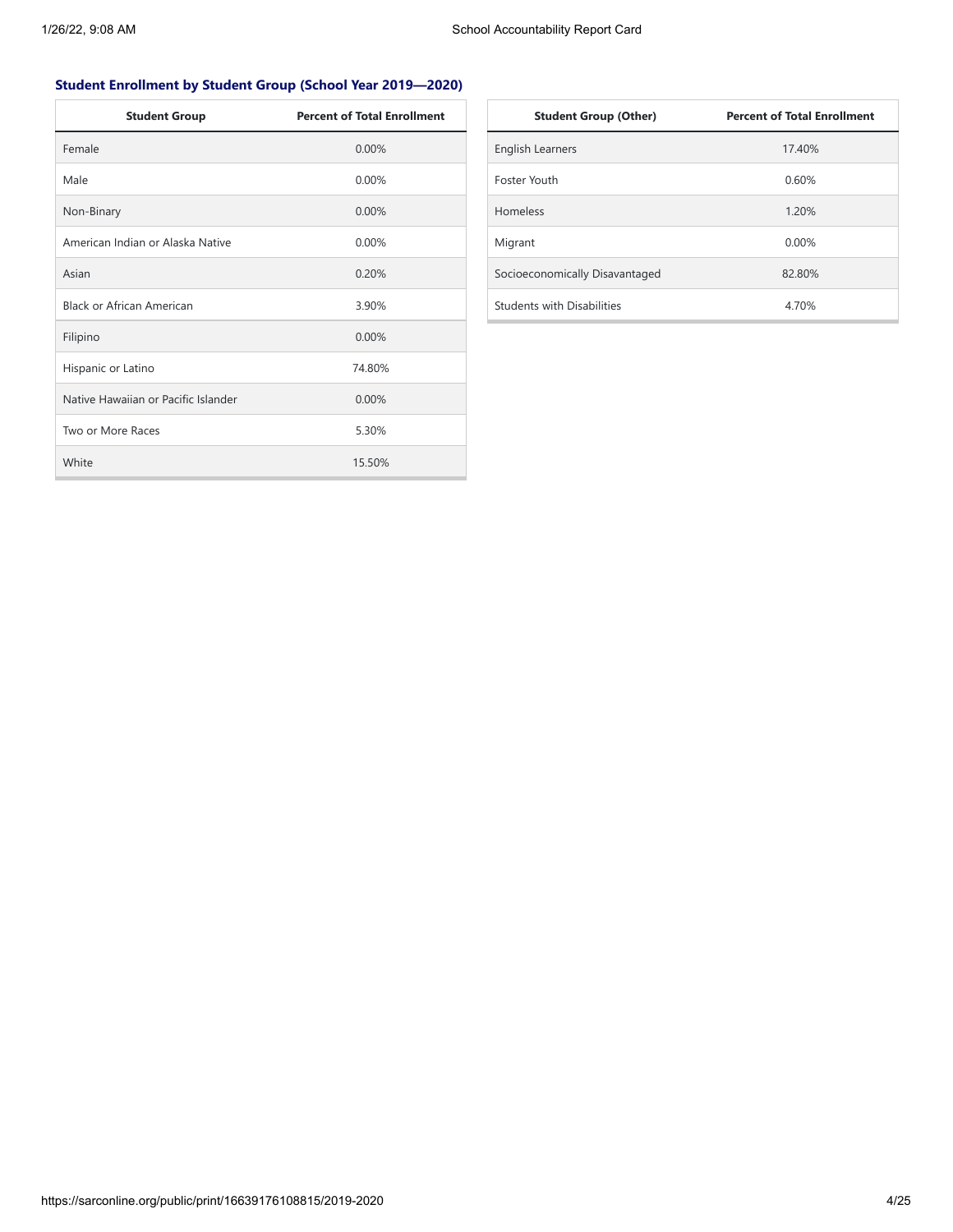# **A. Conditions of Learning**

## **State Priority: Basic**

The SARC provides the following information relevant to the State priority: Basic (Priority 1):

- Degree to which teachers are appropriately assigned and fully credentialed in the subject area and for the pupils they are teaching;
- Pupils have access to standards-aligned instructional materials; and
- School facilities are maintained in good repair

### **Teacher Credentials**

The district recruits and employs the most qualified credentialed teachers. This chart shows information about teacher credentials.

| <b>Teachers</b>                                                             | School<br>2018-2019 | School<br>2019-2020 | School<br>2020-2021 | <b>District</b><br>2020-2021 |
|-----------------------------------------------------------------------------|---------------------|---------------------|---------------------|------------------------------|
| With Full Credential                                                        | 20                  | 20                  | 19                  | 228                          |
| Without Full Credential                                                     |                     |                     |                     |                              |
| Teachers Teaching Outside Subject Area of Competence (with full credential) |                     | $\Omega$            |                     |                              |

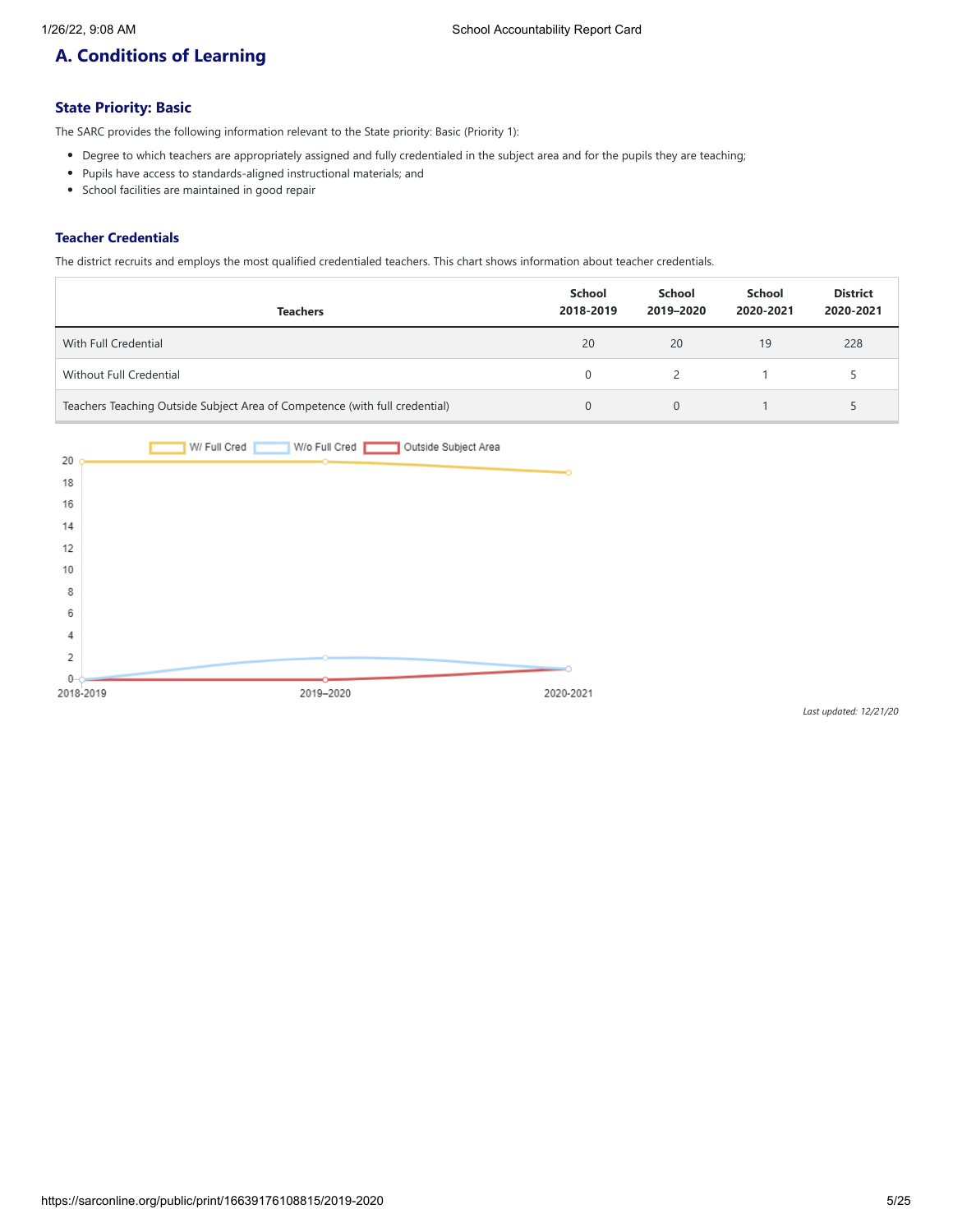### **Teacher Misassignments and Vacant Teacher Positions**

Misassignments refers to the number of positions filled by teachers who lack legal authorization to teach that grade level, subject area, student group, etc.

Teacher vacancies reflect the number of positions to which a single designated certificated employee has not been assigned at the beginning of the year for an entire semester or year.



Note: "Misassignments" refers to the number of positions filled by teachers who lack legal authorization to teach that grade level, subject area, student group, etc.

\* Total Teacher Misassignments includes the number of Misassignments of Teachers of English Learners.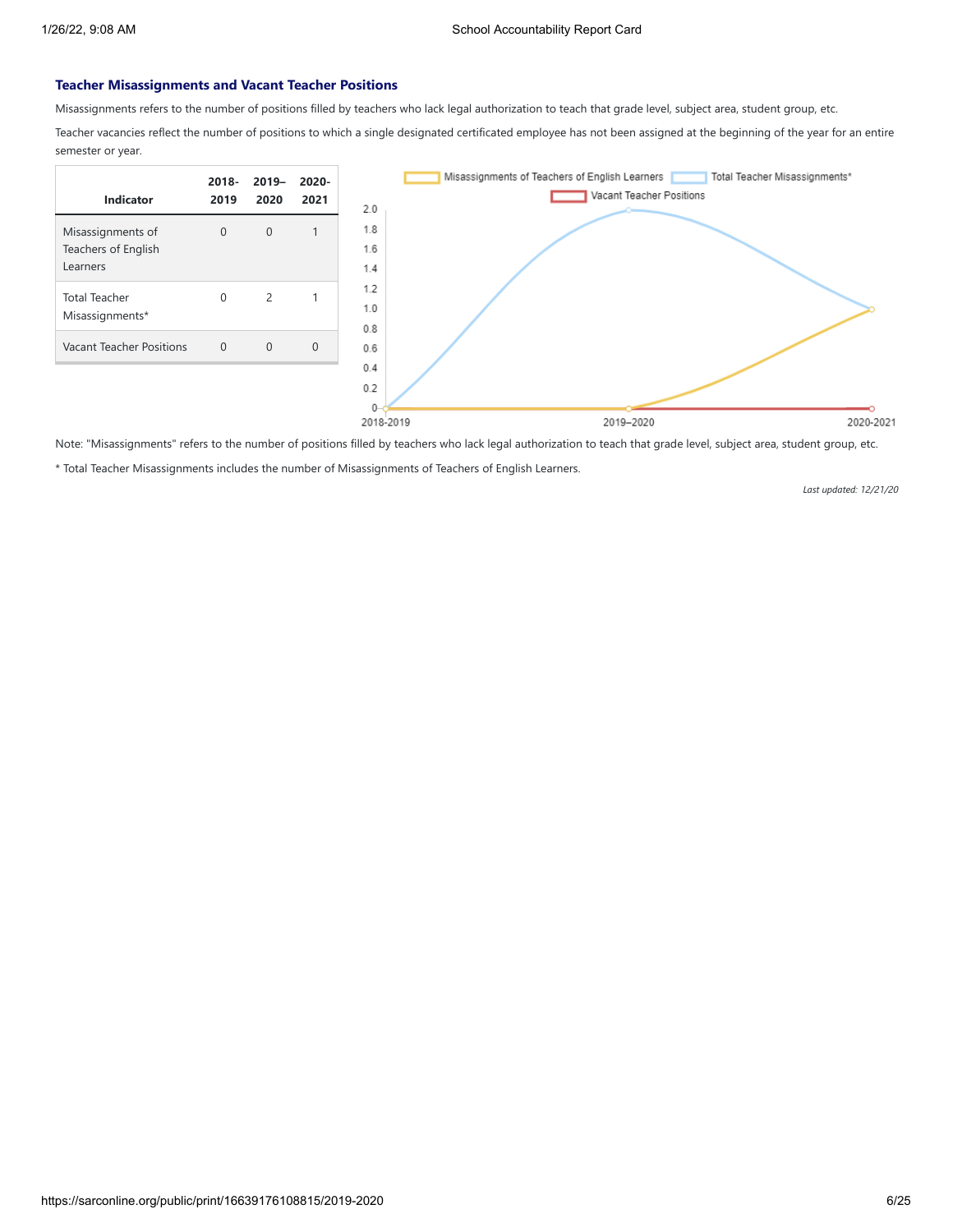### **Quality, Currency, Availability of Textbooks and Other Instructional Materials (School Year 2020—2021)**

Year and month in which the data were collected: September 2020

Hanford Elementary School District held a Public Hearing on September 8, 2021 and determined that each school within the District has sufficient and good quality textbooks, instructional materials, or science lab equipment pursuant to the settlement of Williams vs. The State of California. All students, including English learners, are given their own individual standards-aligned textbooks or instructional materials, or both, in core subjects for use in the classroom and to take home. Textbooks and supplementary materials are adopted according to the cycle developed by the State Department of Education, making textbooks used in the school the most current available. Materials approved for use by the State are reviewed by teachers and a recommendation is made to the School Board by a selection committee composed of teachers and administrators. All recommended materials are available for parent examination at the district prior to adoption.

| <b>Subject</b>                       | Textbooks and Other Instructional Materials/year of<br><b>Adoption</b>                          | <b>From Most Recent</b><br><b>Adoption?</b> | <b>Percent Students Lacking Own</b><br><b>Assigned Copy</b> |
|--------------------------------------|-------------------------------------------------------------------------------------------------|---------------------------------------------|-------------------------------------------------------------|
| Reading/Language Arts                | T K - 1 Houghton Mifflin Harcourt<br>2 - 6 Benchmark Advance<br>7 - 8 Houghton Mifflin Harcourt | Yes                                         | 0%                                                          |
| Mathematics                          | T K - McGraw Hill<br>$K - 5$ Pearson<br>$6 - 7$ Big Ideas<br>8 - College Preparatory Math       | Yes                                         | 0%                                                          |
| Science                              | $K - 5$ TW IG Science<br>6-8 ST EMscopes                                                        | Yes                                         | 0%                                                          |
| History-Social Science               | K - 6 Studies W eekly<br>$7 - 8$ Pearson                                                        | Yes                                         | 0%                                                          |
| Foreign Language                     |                                                                                                 |                                             | 0%                                                          |
| Health                               |                                                                                                 |                                             | 0%                                                          |
| Visual and Performing Arts           |                                                                                                 |                                             | 0%                                                          |
| Science Lab Eqpmt (Grades<br>$9-12)$ | N/A                                                                                             | N/A                                         | 0%                                                          |

Note: Cells with N/A values do not require data.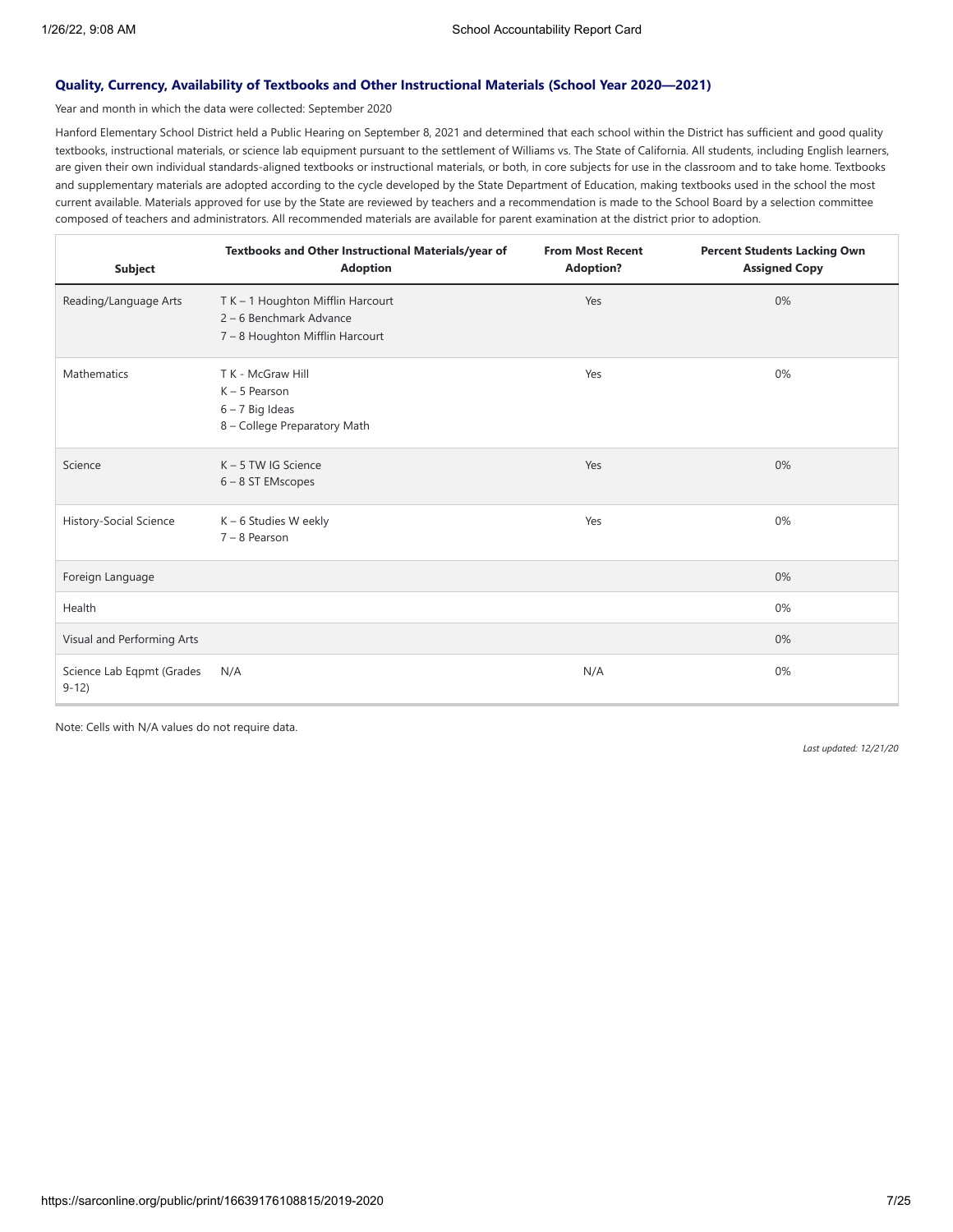### **School Facility Conditions and Planned Improvements**

Washington School was originally constructed in 1989 and sits on approximately 12 acres of land. The school is comprised of 25 classrooms, a cafeteria, and a library.

All schools in the Hanford Elementary School District make great efforts to ensure that campuses are clean, safe, and functional. To assist in this effort, HESD uses the Facilities Inspection Tool (FIT ) developed by the State of California. The results of this inspection are available at 714 N. W hite St. Hanford CA 93230. The Hanford Elementary School District maintenance and grounds staff ensures that repairs necessary to keep the schools in good working order are completed in a timely manner. The district uses a computerized work order system to efficiently process repair requests/orders. This allows prioritization of repair orders. The condition of facilities, play structures, grounds and other physical assets are monitored daily.

The Hanford Elementary School District has adopted cleanliness standards for all schools and other facilities.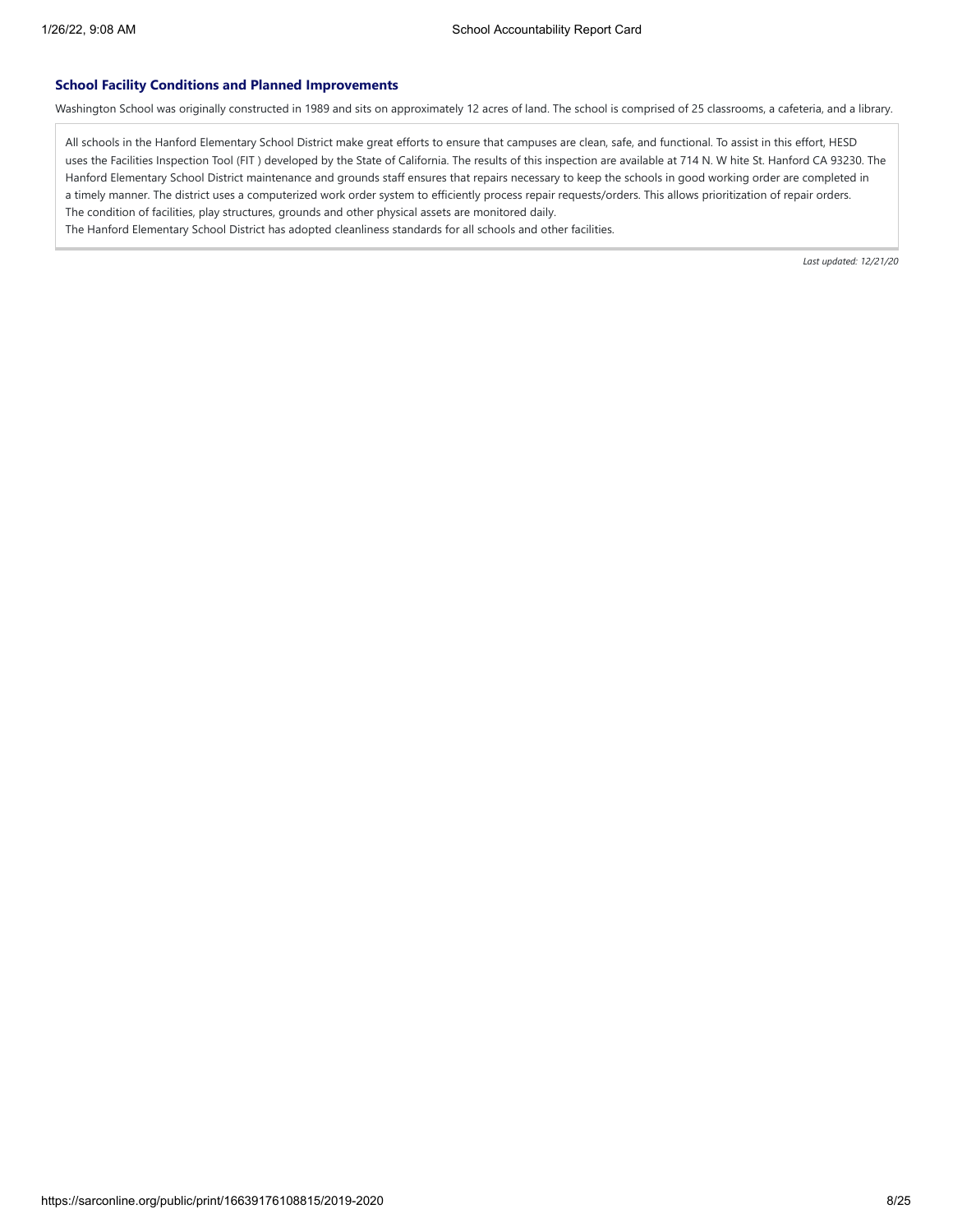### **School Facility Good Repair Status**

Using the most recently collected Facility Inspection Tool (FIT) data (or equivalent), provide the following:

- Determination of repair status for systems listed
- Description of any needed maintenance to ensure good repair
- The year and month in which the data were collected
- The rate for each system inspected
- The overall rating

Year and month of the most recent FIT report: August 2020

| <b>System Inspected</b>                                                | Rating<br><b>Repair Needed and Action Taken or Planned</b> |
|------------------------------------------------------------------------|------------------------------------------------------------|
| <b>Systems:</b> Gas Leaks, Mechanical/HVAC, Sewer                      | Good                                                       |
| <b>Interior: Interior Surfaces</b>                                     | Good                                                       |
| <b>Cleanliness:</b> Overall Cleanliness, Pest/Vermin Infestation       | Good                                                       |
| <b>Electrical: Electrical</b>                                          | Good                                                       |
| <b>Restrooms/Fountains: Restrooms, Sinks/Fountains</b>                 | Good                                                       |
| Safety: Fire Safety, Hazardous Materials                               | Good                                                       |
| <b>Structural:</b> Structural Damage, Roofs                            | Good                                                       |
| <b>External:</b> Playground/School Grounds, Windows/Doors/Gates/Fences | Good                                                       |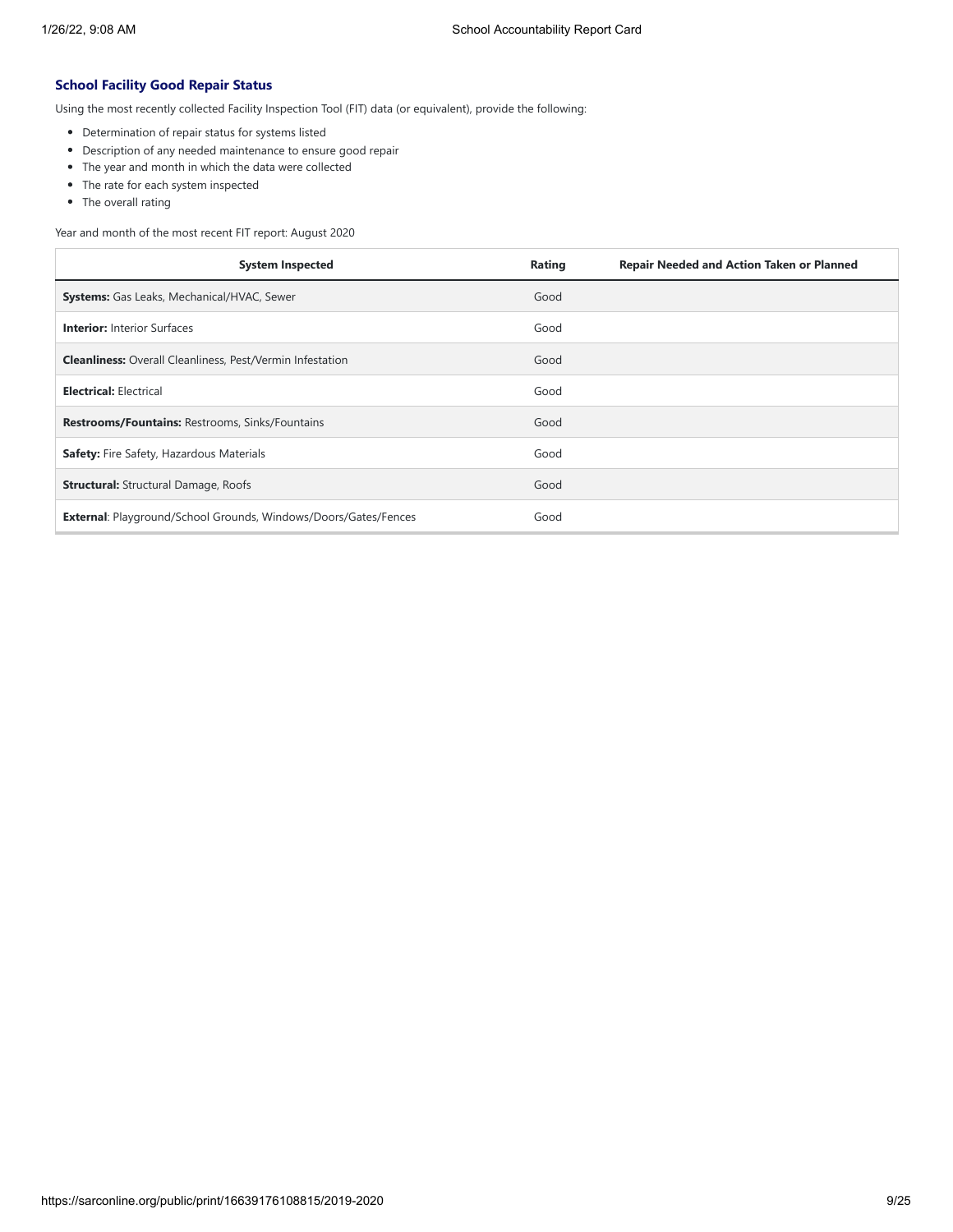## **Overall Facility Rate**

Year and month of the most recent FIT report: August 2020

Overall Rating **Exemplary** Exemplary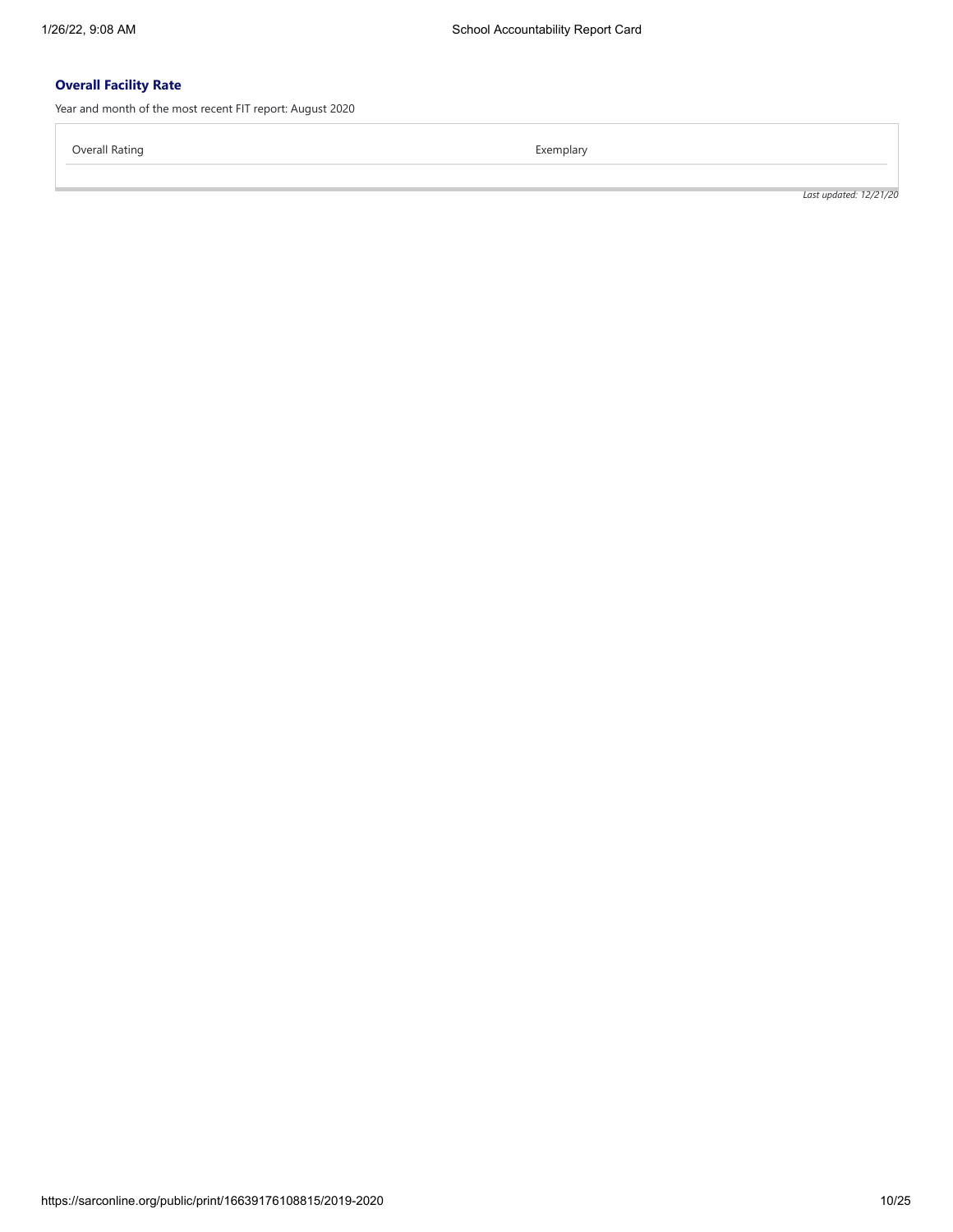## **B. Pupil Outcomes**

### **State Priority: Pupil Achievement**

The SARC provides the following information relevant to the State priority: Pupil Achievement (Priority 4):

**Statewide assessments** (i.e., California Assessment of Student Performance and Progress [CAASPP] System includes the Smarter Balanced Summative Assessments for students in the general education population and the California Alternate Assessments [CAAs] for English language arts/literacy [ELA] and mathematics given in grades three through eight and grade eleven. Only eligible students may participate in the administration of the CAAs. CAAs items are aligned with alternate achievement standards, which are linked with the Common Core State Standards [CCSS] for students with the most significant cognitive disabilities).

The CAASPP System encompasses the following assessments and student participation requirements:

- 1. **Smarter Balanced Summative Assessments and CAAs for ELA** in grades three through eight and grade eleven.
- 2. **Smarter Balanced Summative Assessments and CAAs for mathematics** in grades three through eight and grade eleven.
- 3. **California Science Test (CAST) and CAAs for Science** in grades five, eight, and once in high school (i.e., grade ten, eleven, or twelve).

### **SARC Reporting in the 2020–2021 School Year Only**

Where the most viable option, LEAs were required to administer the statewide summative assessments for ELA and mathematics. Where a statewide summative assessment was not the most viable option for the LEA (or for one or more grade-level[s] within the LEA) due to the pandemic, LEAs were allowed to report results from a different assessment that met the criteria established by the State Board of Education (SBE) on March 16, 2021. The assessments were required to be:

- Aligned with CA CCSS for ELA and mathematics;
- Available to students in grades 3 through 8, and grade 11; and
- Uniformly administered across a grade, grade span, school, or district to all eligible students.
- **Options:** Note that the CAAs could only be administered in-person following health and safety requirements. If it was not viable for the LEA to administer the CAAs in person with health and safety guidelines in place, the LEA was directed to not administer the tests. There were no other assessment options available for the CAAs. Schools administered the Smarter Balanced Summative Assessments for ELA and mathematics, other assessments that meet the SBE criteria, or a combination of both, and they could only choose one of the following:
	- Smarter Balanced ELA and mathematics summative assessments;
	- Other assessments meeting the SBE criteria; or
	- Combination of Smarter Balanced ELA and mathematics summative assessments and other assessments.
- **College and Career Ready:** The percentage of students who have successfully completed courses that satisfy the requirements for entrance to the University of California and the California State University, or career technical education sequences or programs of study.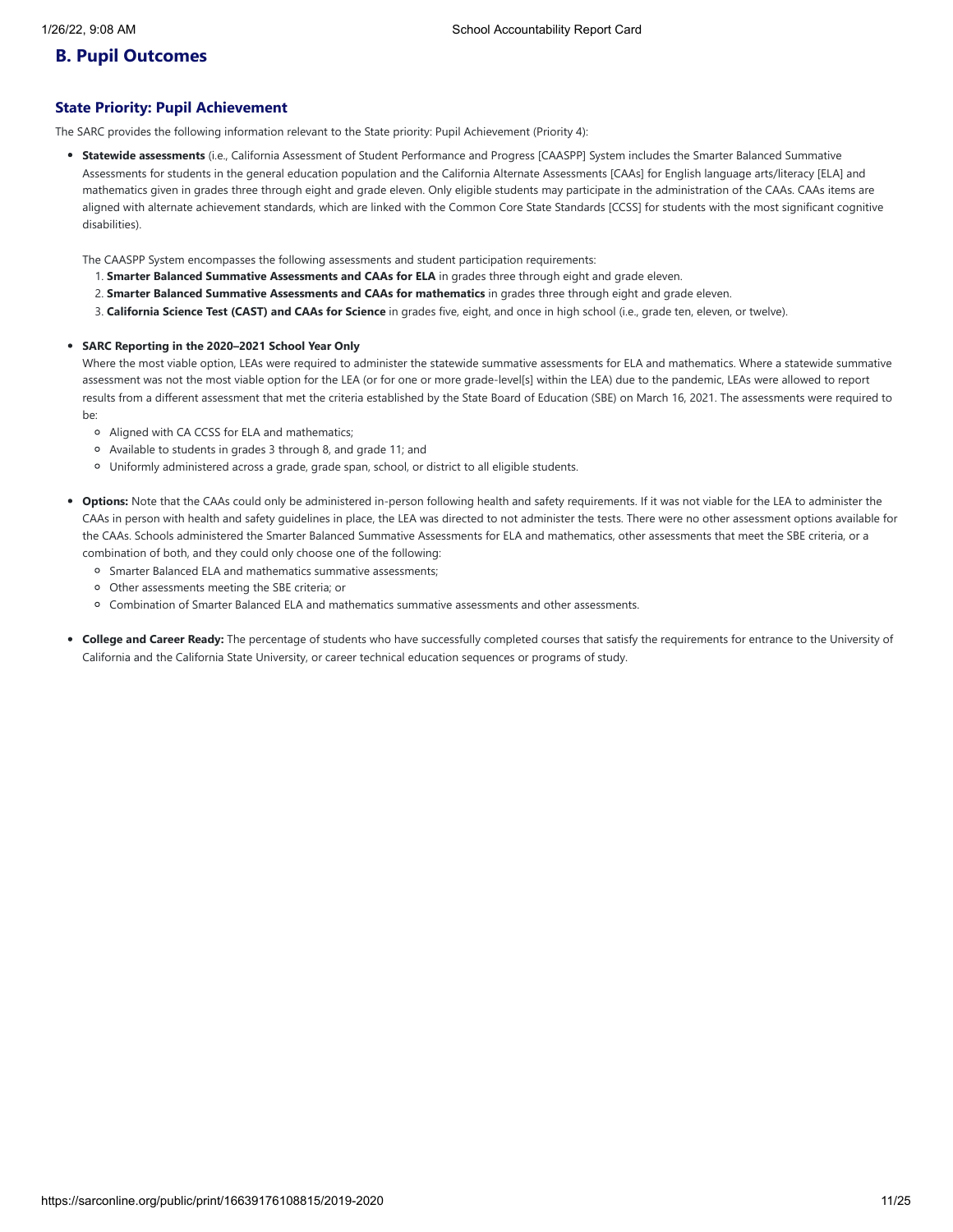### **CAASPP Test Results in ELA and Mathematics for All Students**

### **Grades Three through Eight and Grade Eleven taking and completing a state-administered assessment Percentage of Students Meeting or Exceeding the State Standard**

| <b>Subject</b>                                       | <b>School</b><br>2018-2019 | <b>School</b><br>2019-2020 | <b>District</b><br>2018-2019 | <b>District</b><br>2019-2020 | <b>State</b><br>2018-2019 | <b>State</b><br>2019-2020 |
|------------------------------------------------------|----------------------------|----------------------------|------------------------------|------------------------------|---------------------------|---------------------------|
| English Language Arts / Literacy (grades 3-8 and 11) | 41%                        | N/A                        | 43%                          | N/A                          | 50%                       | N/A                       |
| Mathematics (grades 3-8 and 11)                      | 28%                        | N/A                        | 32%                          | N/A                          | 39%                       | N/A                       |

Note: Cells with N/A values do not require data.

Note: The 2019—2020 data are not available. Due to the COVID-19 pandemic, Executive Order N-30-20 was issued which waived the requirement for statewide testing for the 2019—2020 school year.

Note: Percentages are not calculated when the number of students tested is ten or less, either because the number of students in this category is too small for statistical accuracy or to protect student privacy.

Note: ELA and Mathematics test results include the Smarter Balanced Summative Assessment and the CAA. The "Percent Met or Exceeded" is calculated by taking the total number of students who met or exceeded the standard on the Smarter Balanced Summative Assessment plus the total number of students who met the standard (i.e., achieved Level 3-Alternate) on the CAAs divided by the total number of students who participated in both assessments.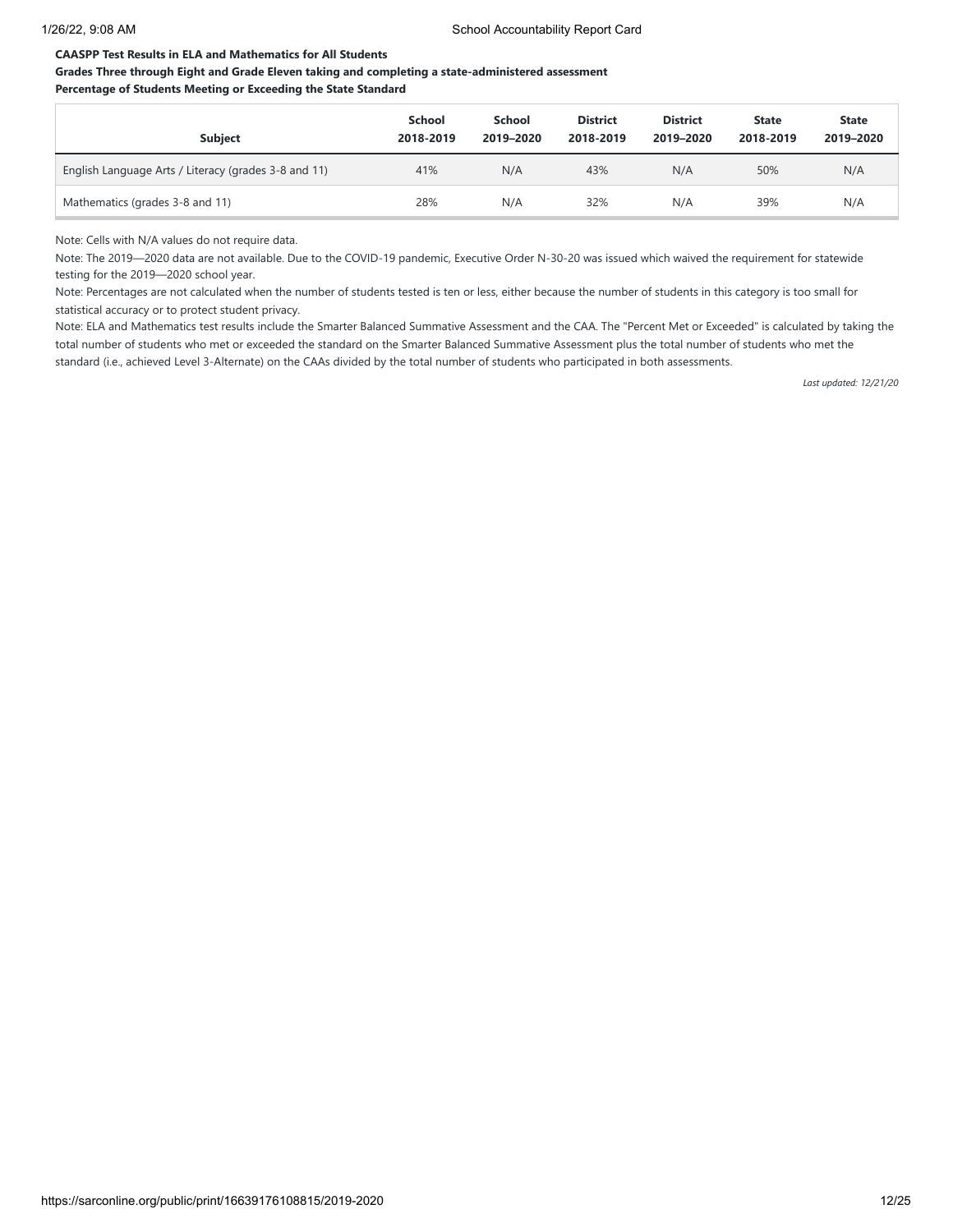### **CAASPP Test Results in ELA by Student Group for students taking and completing a state-administered assessment Grades Three through Eight and Grade Eleven (School Year 2019—2020)**

| <b>Student Group</b>                                 | <b>Total</b><br><b>Enrollment</b> | <b>Number</b><br><b>Tested</b> | Percent<br><b>Tested</b> | Percent<br><b>Not</b><br><b>Tested</b> | Percent<br>Met or<br><b>Exceeded</b> |
|------------------------------------------------------|-----------------------------------|--------------------------------|--------------------------|----------------------------------------|--------------------------------------|
| <b>All Students</b>                                  | N/A                               | N/A                            | N/A                      | N/A                                    | N/A                                  |
| Female                                               | N/A                               | N/A                            | N/A                      | N/A                                    | N/A                                  |
| Male                                                 | N/A                               | N/A                            | N/A                      | N/A                                    | N/A                                  |
| American Indian or Alaska Native                     | N/A                               | N/A                            | N/A                      | N/A                                    | N/A                                  |
| Asian                                                | N/A                               | N/A                            | N/A                      | N/A                                    | N/A                                  |
| <b>Black or African American</b>                     | N/A                               | N/A                            | N/A                      | N/A                                    | N/A                                  |
| Filipino                                             | N/A                               | N/A                            | N/A                      | N/A                                    | N/A                                  |
| Hispanic or Latino                                   | N/A                               | N/A                            | N/A                      | N/A                                    | N/A                                  |
| Native Hawaiian or Pacific Islander                  | N/A                               | N/A                            | N/A                      | N/A                                    | N/A                                  |
| Two or More Races                                    | N/A                               | N/A                            | N/A                      | N/A                                    | N/A                                  |
| White                                                | N/A                               | N/A                            | N/A                      | N/A                                    | N/A                                  |
| English Learners                                     | N/A                               | N/A                            | N/A                      | N/A                                    | N/A                                  |
| Foster Youth                                         | N/A                               | N/A                            | N/A                      | N/A                                    | N/A                                  |
| Homeless                                             | N/A                               | N/A                            | N/A                      | N/A                                    | N/A                                  |
| Military                                             |                                   |                                |                          |                                        |                                      |
| Socieconomically Disadvantages                       | N/A                               | N/A                            | N/A                      | N/A                                    | N/A                                  |
| <b>Students Receiving Migrant Education Services</b> | N/A                               | N/A                            | N/A                      | N/A                                    | N/A                                  |
| <b>Students with Disabilities</b>                    | N/A                               | N/A                            | N/A                      | N/A                                    | N/A                                  |

Note: Cells with N/A values do not require data.

Note: The 2019—2020 data are not available. Due to the COVID-19 pandemic, Executive Order N-30-20 was issued which waived the requirement for statewide testing for the 2019—2020 school year.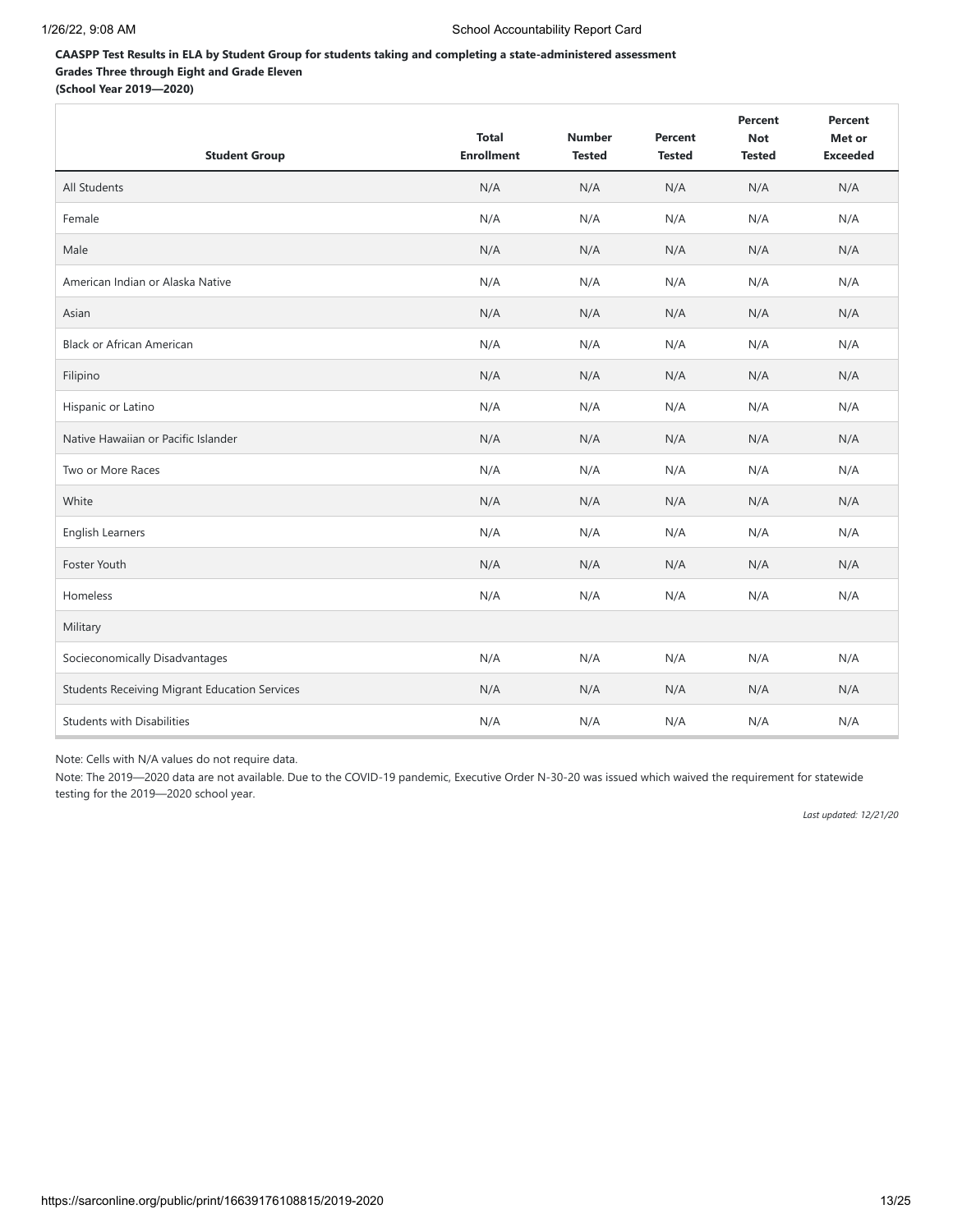## **CAASPP Test Results in Mathematics by Student Group for students taking and completing a state-administered assessment Grades Three through Eight and Grade Eleven**

**(School Year 2019—2020)**

| <b>Student Group</b>                                 | <b>Total</b><br><b>Enrollment</b> | <b>Number</b><br><b>Tested</b> | Percent<br><b>Tested</b> | Percent<br><b>Not</b><br><b>Tested</b> | Percent<br>Met or<br><b>Exceeded</b> |
|------------------------------------------------------|-----------------------------------|--------------------------------|--------------------------|----------------------------------------|--------------------------------------|
| All Students                                         | N/A                               | N/A                            | N/A                      | N/A                                    | N/A                                  |
| Female                                               | N/A                               | N/A                            | N/A                      | N/A                                    | N/A                                  |
| Male                                                 | N/A                               | N/A                            | N/A                      | N/A                                    | N/A                                  |
| American Indian or Alaska Native                     | N/A                               | N/A                            | N/A                      | N/A                                    | N/A                                  |
| Asian                                                | N/A                               | N/A                            | N/A                      | N/A                                    | N/A                                  |
| <b>Black or African American</b>                     | N/A                               | N/A                            | N/A                      | N/A                                    | N/A                                  |
| Filipino                                             | N/A                               | N/A                            | N/A                      | N/A                                    | N/A                                  |
| Hispanic or Latino                                   | N/A                               | N/A                            | N/A                      | N/A                                    | N/A                                  |
| Native Hawaiian or Pacific Islander                  | N/A                               | N/A                            | N/A                      | N/A                                    | N/A                                  |
| Two or More Races                                    | N/A                               | N/A                            | N/A                      | N/A                                    | N/A                                  |
| White                                                | N/A                               | N/A                            | N/A                      | N/A                                    | N/A                                  |
| English Learners                                     | N/A                               | N/A                            | N/A                      | N/A                                    | N/A                                  |
| Foster Youth                                         | N/A                               | N/A                            | N/A                      | N/A                                    | N/A                                  |
| Homeless                                             | N/A                               | N/A                            | N/A                      | N/A                                    | N/A                                  |
| Military                                             |                                   |                                |                          |                                        |                                      |
| Socieconomically Disadvantages                       | N/A                               | N/A                            | N/A                      | N/A                                    | N/A                                  |
| <b>Students Receiving Migrant Education Services</b> | N/A                               | N/A                            | N/A                      | N/A                                    | N/A                                  |
| <b>Students with Disabilities</b>                    | N/A                               | N/A                            | N/A                      | N/A                                    | N/A                                  |

Note: Cells with N/A values do not require data.

Note: The 2019—2020 data are not available. Due to the COVID-19 pandemic, Executive Order N-30-20 was issued which waived the requirement for statewide testing for the 2019—2020 school year.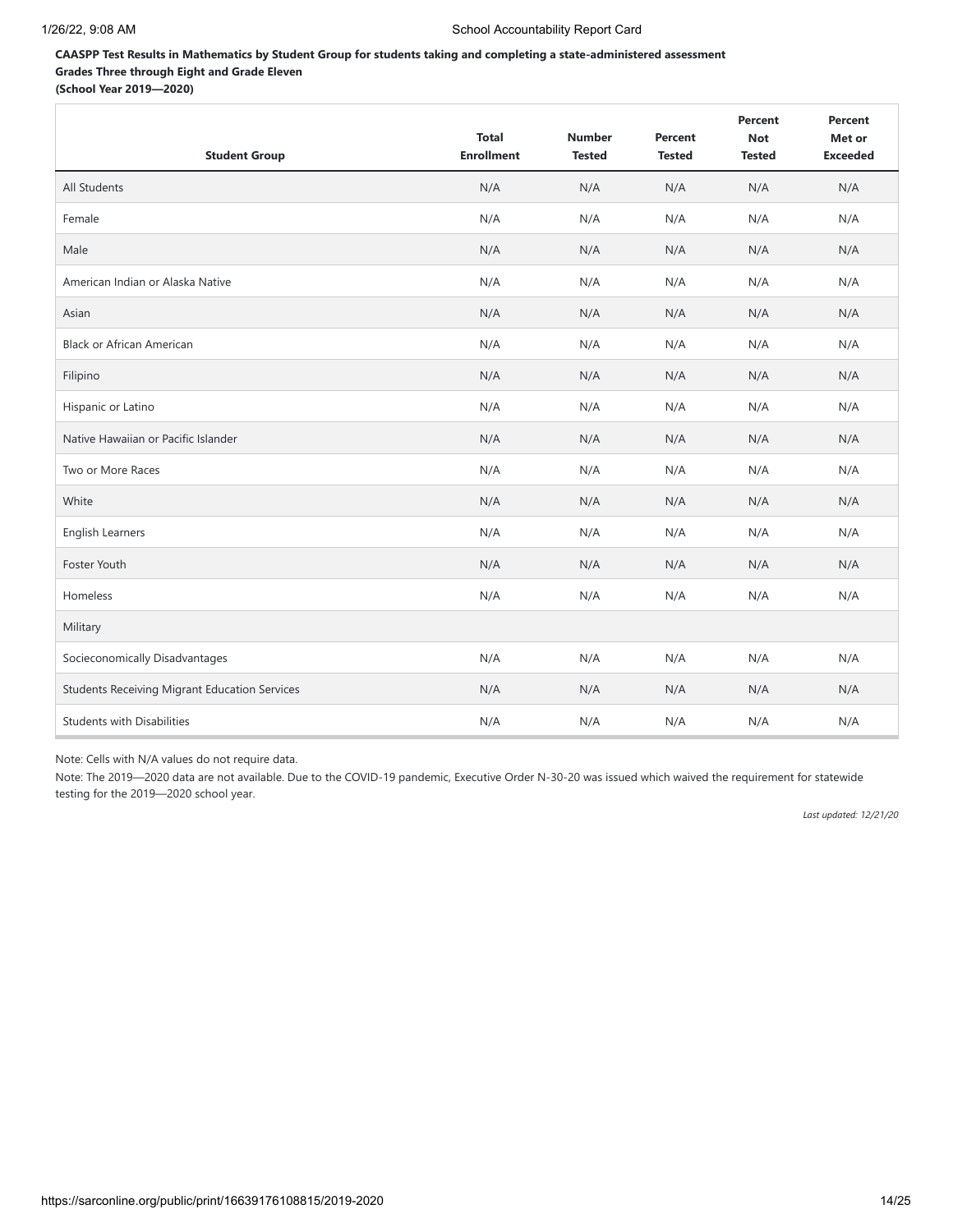## **CAASPP Test Results in Science by Student Group**

**Grades Five, Eight and High School (School Year 2019—2020)**

| <b>Student Group</b>                                 | <b>Total</b><br><b>Enrollment</b> | <b>Number</b><br><b>Tested</b> | Percent<br><b>Tested</b> | <b>Percent</b><br><b>Not</b><br><b>Tested</b> | Percent<br>Met or<br><b>Exceeded</b> |
|------------------------------------------------------|-----------------------------------|--------------------------------|--------------------------|-----------------------------------------------|--------------------------------------|
| All Students                                         | N/A                               | N/A                            | N/A                      | N/A                                           | N/A                                  |
| Female                                               | N/A                               | N/A                            | N/A                      | N/A                                           | N/A                                  |
| Male                                                 | N/A                               | N/A                            | N/A                      | N/A                                           | N/A                                  |
| American Indian or Alaska Native                     | N/A                               | N/A                            | N/A                      | N/A                                           | N/A                                  |
| Asian                                                | N/A                               | N/A                            | N/A                      | N/A                                           | N/A                                  |
| <b>Black or African American</b>                     | N/A                               | N/A                            | N/A                      | N/A                                           | N/A                                  |
| Filipino                                             | N/A                               | N/A                            | N/A                      | N/A                                           | N/A                                  |
| Hispanic or Latino                                   | N/A                               | N/A                            | N/A                      | N/A                                           | N/A                                  |
| Native Hawaiian or Pacific Islander                  | N/A                               | N/A                            | N/A                      | N/A                                           | N/A                                  |
| Two or More Races                                    | N/A                               | N/A                            | N/A                      | N/A                                           | N/A                                  |
| White                                                | N/A                               | N/A                            | N/A                      | N/A                                           | N/A                                  |
| English Learners                                     | N/A                               | N/A                            | N/A                      | N/A                                           | N/A                                  |
| Foster Youth                                         | N/A                               | N/A                            | N/A                      | N/A                                           | N/A                                  |
| Homeless                                             | N/A                               | N/A                            | N/A                      | N/A                                           | N/A                                  |
| Military                                             |                                   |                                |                          |                                               |                                      |
| Socieconomically Disadvantages                       | N/A                               | N/A                            | N/A                      | N/A                                           | N/A                                  |
| <b>Students Receiving Migrant Education Services</b> | N/A                               | N/A                            | N/A                      | N/A                                           | N/A                                  |
| <b>Students with Disabilities</b>                    | N/A                               | N/A                            | N/A                      | N/A                                           | N/A                                  |

Note: Cells with N/A values do not require data.

Note: The 2019—2020 data are not available. Due to the COVID-19 pandemic, Executive Order N-30-20 was issued which waived the requirement for statewide testing for the 2019—2020 school year.

*Last updated: 12/21/20*

## **State Priority: Other Pupil Outcomes**

The SARC provides the following information relevant to the State priority: Other Pupil Outcomes (Priority 8):

• Pupil outcomes in the subject area of physical education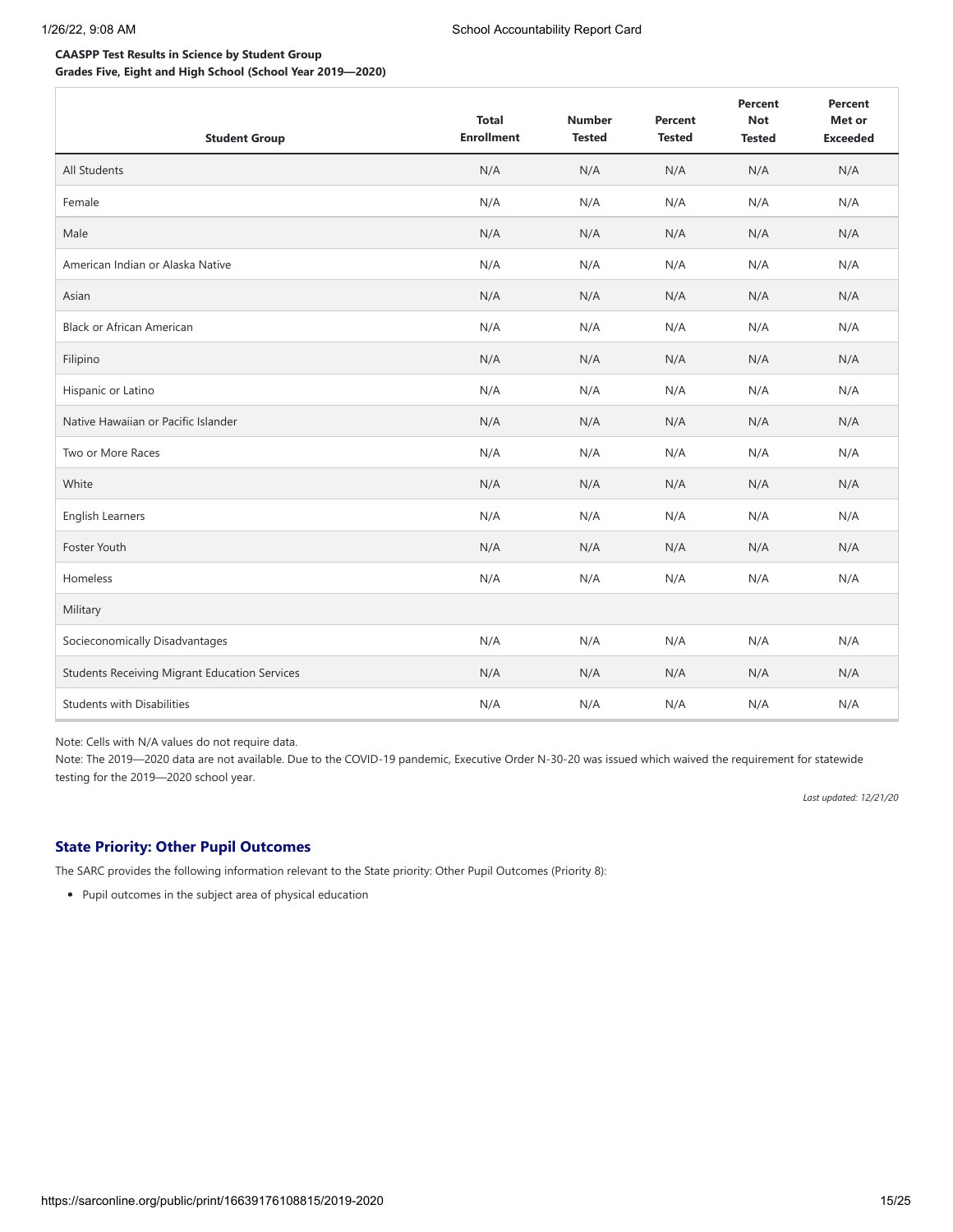### **California Physical Fitness Test Results (School Year 2019—2020)**

| <b>Grade Level</b> | Percentage of<br><b>Students Meeting</b><br><b>Four of Six</b><br><b>Fitness Standards</b> | Percentage of<br><b>Students Meeting</b><br><b>Five of Six</b><br><b>Fitness Standards</b> | Percentage of<br><b>Students Meeting</b><br>Six of Six<br><b>Fitness Standards</b> |
|--------------------|--------------------------------------------------------------------------------------------|--------------------------------------------------------------------------------------------|------------------------------------------------------------------------------------|
|                    | N/A                                                                                        | N/A                                                                                        | N/A                                                                                |
|                    | N/A                                                                                        | N/A                                                                                        | N/A                                                                                |
| 9                  | N/A                                                                                        | N/A                                                                                        | N/A                                                                                |

#### Note: Cells with N/A values do not require data.

Note: The 2019—2020 data are not available. Due to the COVID-19 pandemic, Executive Order N-30-20 was issued which waived the requirement for statewide testing for the 2019—2020 school year.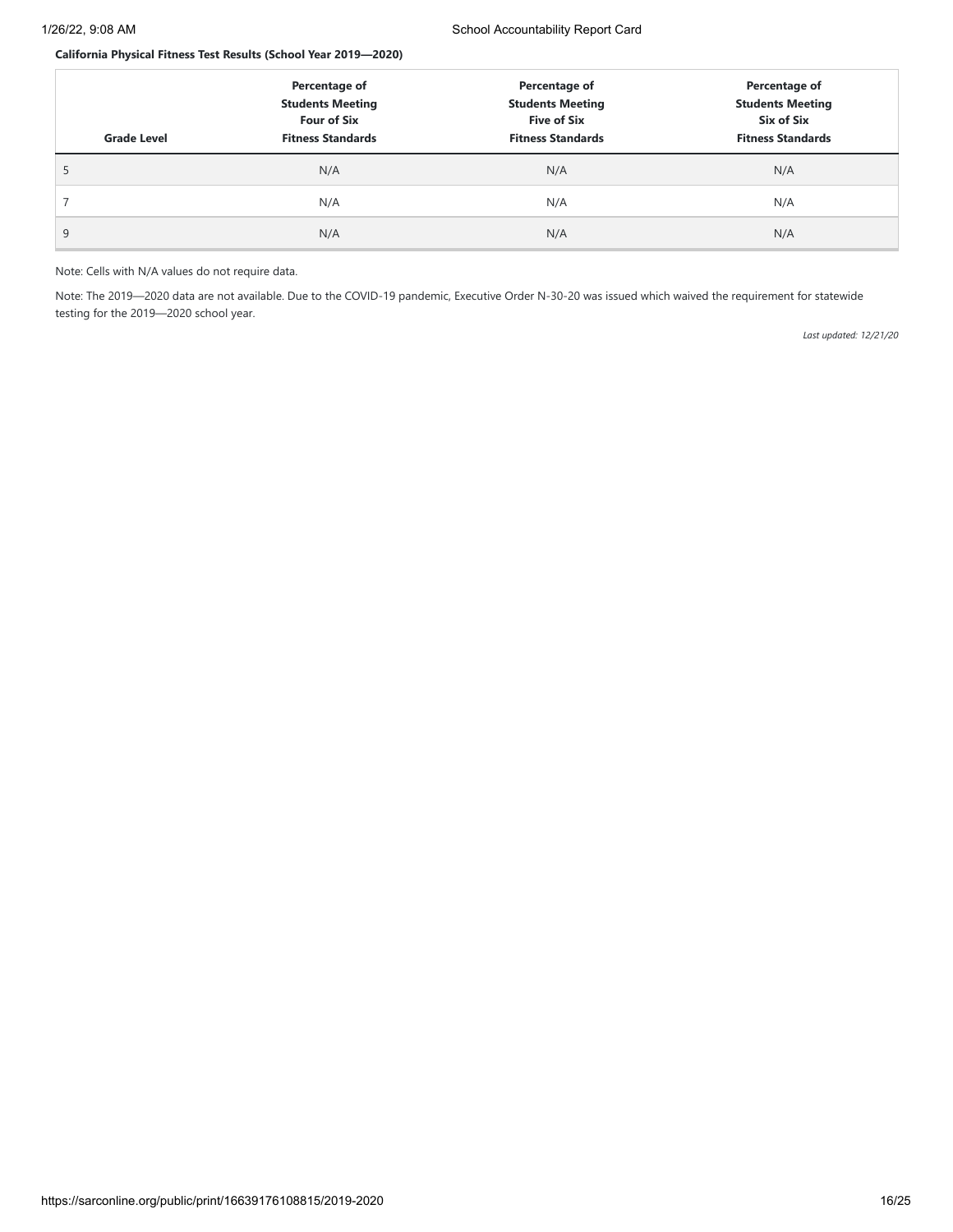## **C. Engagement**

### **State Priority: Parental Involvement**

The SARC provides the following information relevant to the State priority: Parental Involvement (Priority 3):

Efforts the school district makes to seek parent input in making decisions for the school district and each school site

### **Opportunities for Parental Involvement (School Year 2020-2021)**

undefined

## **State Priority: Pupil Engagement**

The SARC provides the following information relevant to the State priority: Pupil Engagement (Priority 5):

- High school dropout rates; and
- High school graduation rates
- Chronic Absenteeism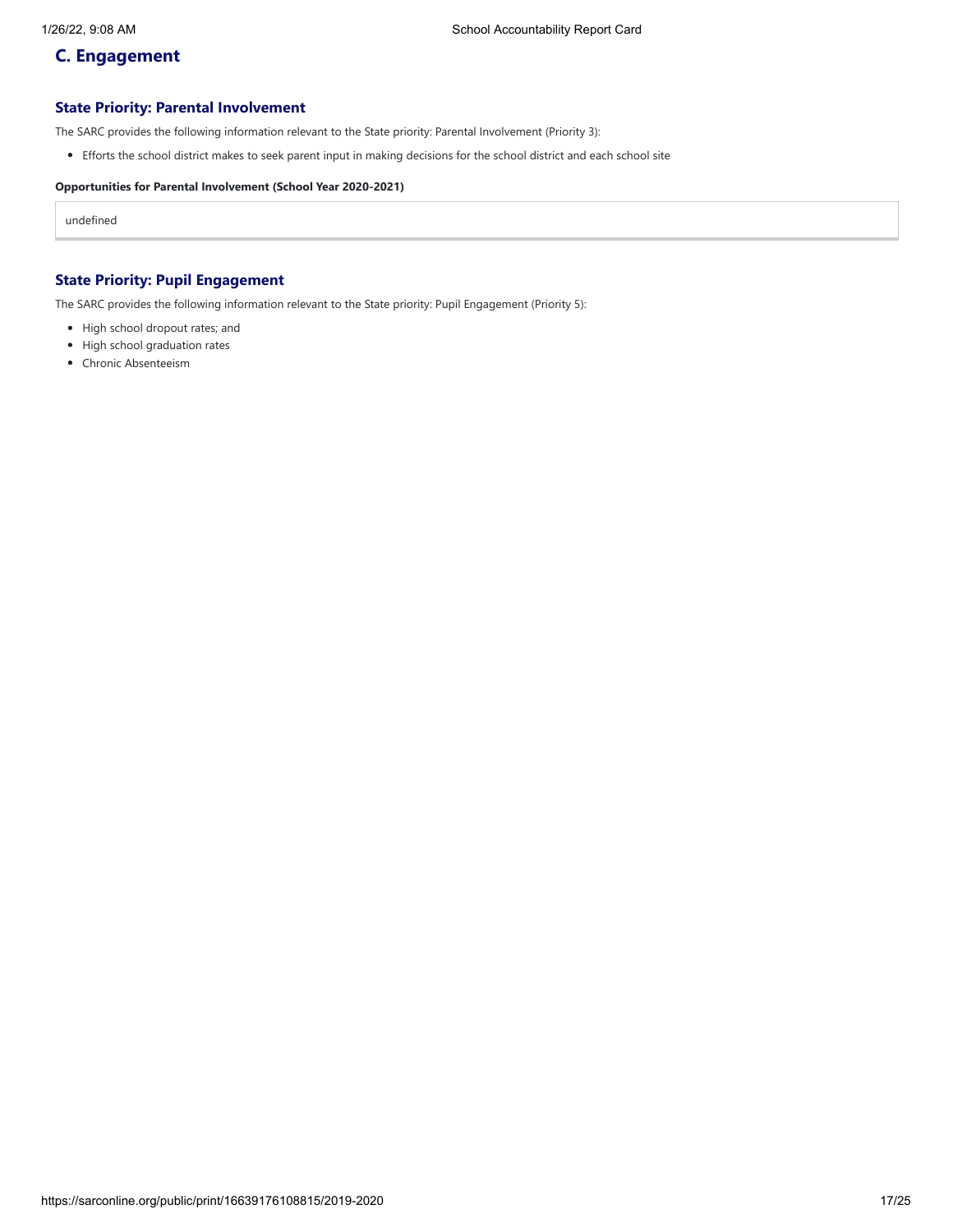## **State Priority: School Climate**

The SARC provides the following information relevant to the State priority: School Climate (Priority 6):

- Pupil suspension rates;
- Pupil expulsion rates; and
- Other local measures on the sense of safety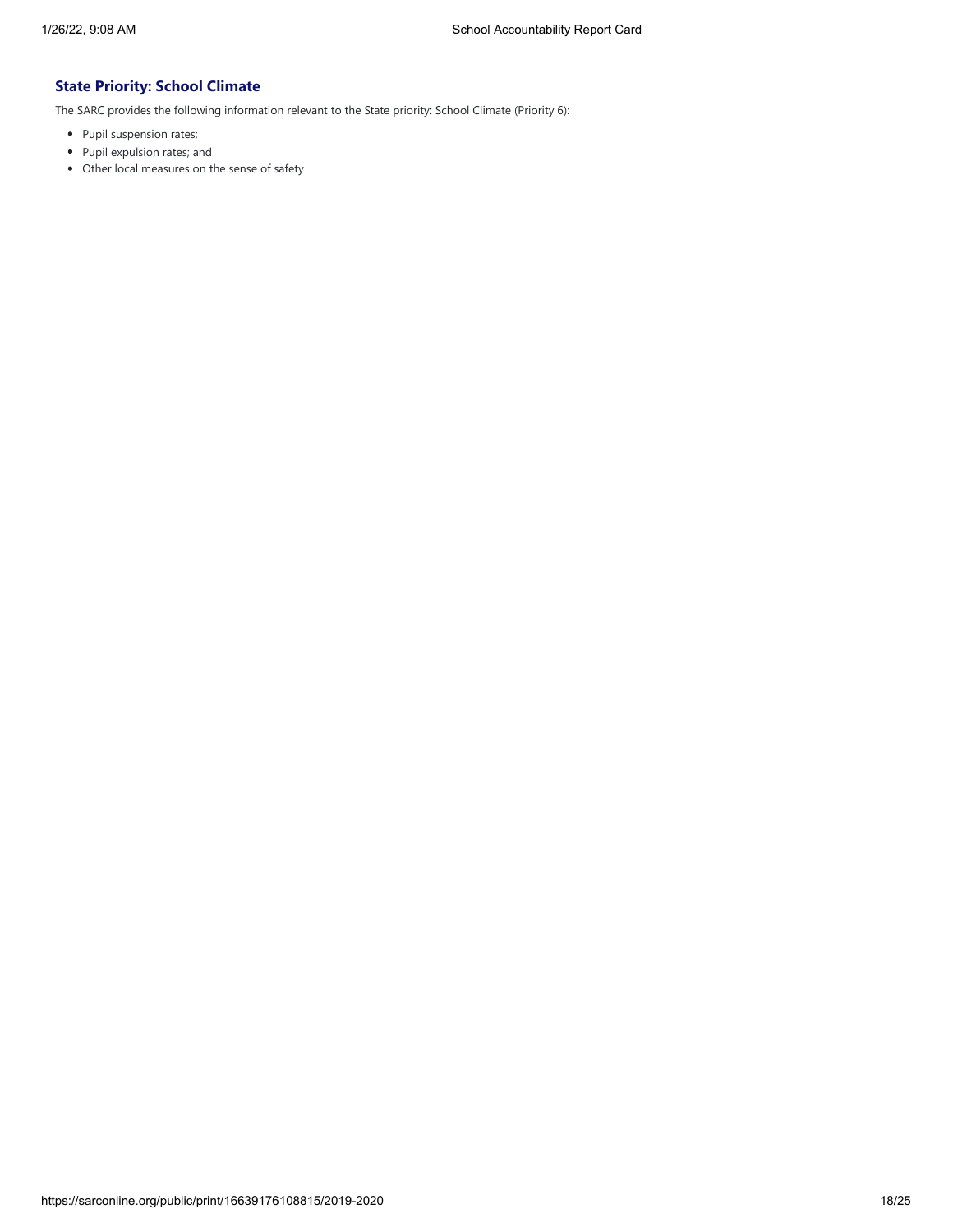### **Suspensions and Expulsions**

**(data collected between July through June, each full school year respectively)**

| Rate        | School<br>2017-2018 | School<br>2019-2020 | <b>District</b><br>2017-2018 | <b>District</b><br>2019-2020 | <b>State</b><br>2017-2018 | <b>State</b><br>2019-2020 |
|-------------|---------------------|---------------------|------------------------------|------------------------------|---------------------------|---------------------------|
| Suspensions | 3.00%               |                     | 2.90%                        |                              | 3.50%                     |                           |
| Expulsions  | 0.20%               |                     | 0.40%                        |                              | 0.10%                     |                           |

### **Suspensions and Expulsions for School Year 2019—2020 Only**

**(data collected between July through February, partial school year due to the COVID-19 pandemic)**

| Rate        | School<br>2018-2019 | <b>District</b><br>2018-2019 | <b>State</b><br>2018-2019 |
|-------------|---------------------|------------------------------|---------------------------|
| Suspensions | 1.90%               | 2.70%                        | 3.50%                     |
| Expulsions  | 0.00%               | 0.50%                        | 0.10%                     |

Note: The 2019—2020 suspensions and expulsions rate data are not comparable to prior year data because the 2019—2020 school year is a partial school year due to the COVID-19 crisis. As such, it would be inappropriate to make any comparisons in rates of suspensions and expulsions in the 2019—2020 school year compared to prior years.

*Last updated: 1/4/21*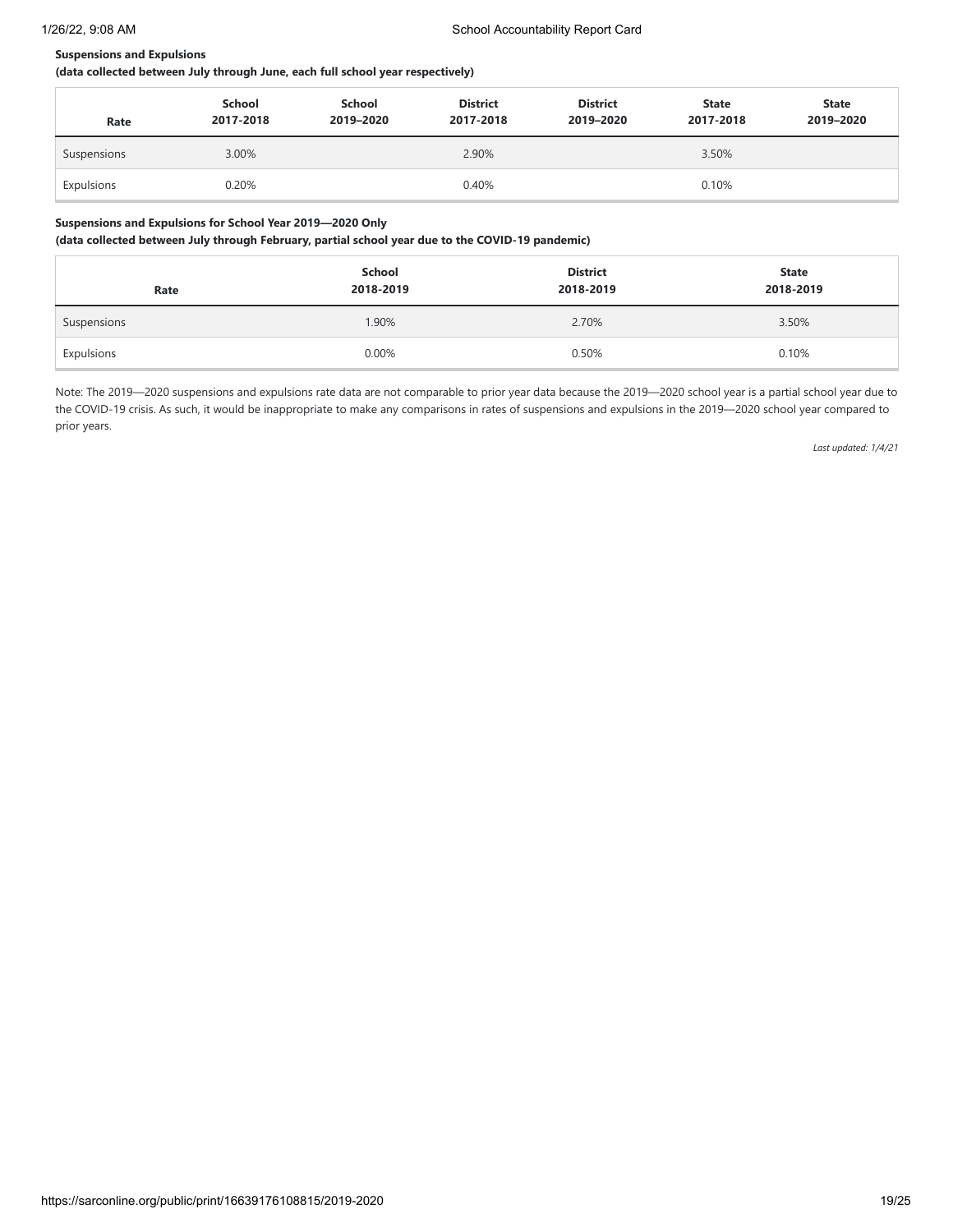## **School Safety Plan (School Year 2020-2021)**

The school has a comprehensive safety plan that covers processes and procedures that are to be followed in the event of an emergency. The plan covers all types of emergencies. This plan is available in the school office for public review. The safety plan has been reviewed by the school site council and approved by the HESD Board of Trustees. The district has a school safety committee that reviews the school plan. The safety committee has representatives from each school site. This committee meets quarterly.

*Last updated: 1/4/21*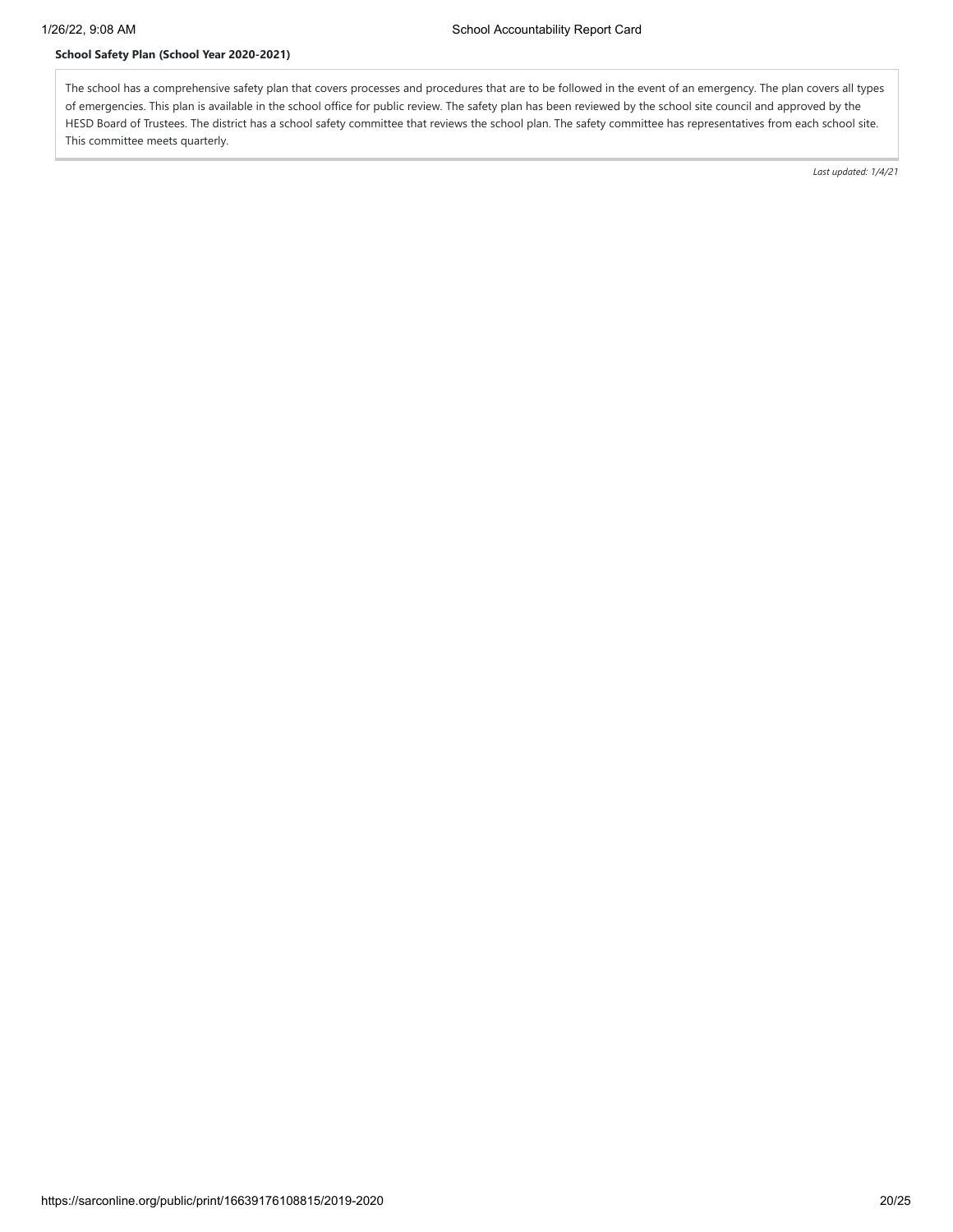## **D. Other SARC information**

The information in this section is required to be in the SARC but is not included in the state priorities for LCFF.

### **Average Class Size and Class Size Distribution (Elementary) School Year 2017—2018**

| <b>Grade Level</b> | <b>Average Class Size</b> | <b>Number of Classes *1-20</b> | <b>Number of Classes *21-32</b> | Number of Classes 33+ |
|--------------------|---------------------------|--------------------------------|---------------------------------|-----------------------|
| K                  | 16.00                     | Þ                              |                                 |                       |
|                    | 21.00                     |                                | 3                               |                       |
| $\overline{2}$     | 19.00                     | 3                              |                                 |                       |
| ∍                  | 21.00                     |                                | $\overline{c}$                  |                       |
| 4                  | 24.00                     |                                | 3                               |                       |
|                    | 32.00                     |                                | $\overline{c}$                  |                       |
| 6                  | 32.00                     |                                | 2                               |                       |
| Other**            |                           |                                |                                 |                       |

\* Number of classes indicates how many classes fall into each size category (a range of total students per class).

\*\* "Other" category is for multi-grade level classes.

### **Average Class Size and Class Size Distribution (Elementary) School Year 2018—2019**

| <b>Grade Level</b> | <b>Average Class Size</b> | <b>Number of Classes *1-20</b> | <b>Number of Classes *21-32</b> | Number of Classes 33+ |
|--------------------|---------------------------|--------------------------------|---------------------------------|-----------------------|
| K                  | 21.00                     | $\overline{c}$                 | 2                               |                       |
|                    | 22.00                     |                                | 3                               |                       |
| $\overline{2}$     | 21.00                     |                                | $\overline{4}$                  |                       |
| 3                  | 23.00                     |                                | 3                               |                       |
| $\overline{4}$     | 33.00                     |                                |                                 | 2                     |
| 5                  | 25.00                     |                                | 3                               |                       |
| 6                  | 33.00                     |                                |                                 | 2                     |
| Other**            |                           |                                |                                 |                       |

\* Number of classes indicates how many classes fall into each size category (a range of total students per class).

\*\* "Other" category is for multi-grade level classes.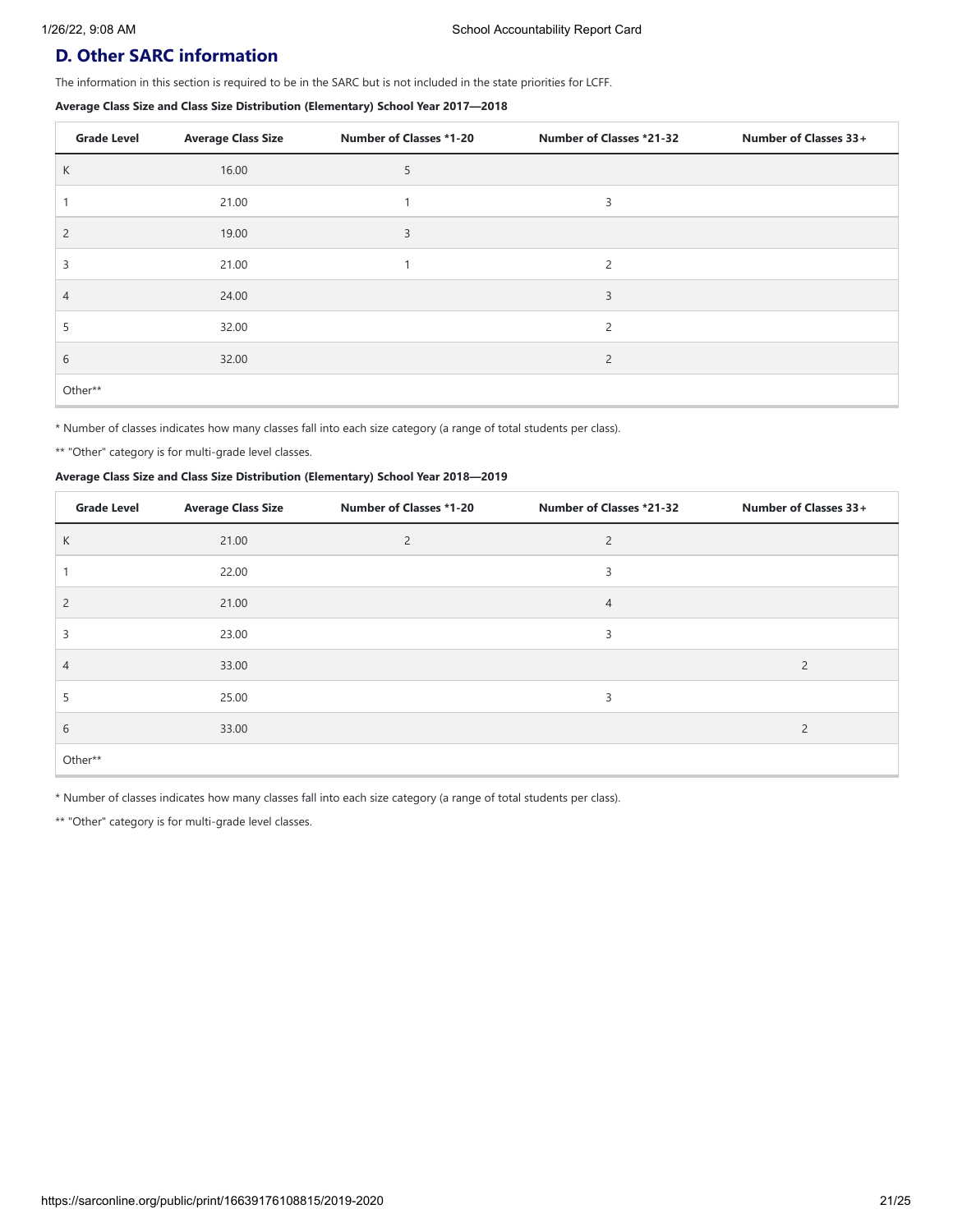**Average Class Size and Class Size Distribution (Elementary) School Year 2019–2020**

| <b>Grade Level</b> | <b>Average Class Size</b> | <b>Number of Classes *1-20</b> | <b>Number of Classes *21-32</b> | Number of Classes 33+ |
|--------------------|---------------------------|--------------------------------|---------------------------------|-----------------------|
| K                  | 20.00                     |                                | 3                               |                       |
|                    | 25.00                     |                                | 3                               |                       |
| $\overline{2}$     | 22.00                     |                                | $\overline{2}$                  |                       |
| 3                  | 21.00                     | 2                              | 2                               |                       |
| 4                  | 23.00                     |                                | 3                               |                       |
| 5                  | 33.00                     |                                |                                 |                       |
| 6                  | 24.00                     |                                | 3                               |                       |
| Other**            |                           |                                |                                 |                       |

\* Number of classes indicates how many classes fall into each size category (a range of total students per class).

\*\* "Other" category is for multi-grade level classes.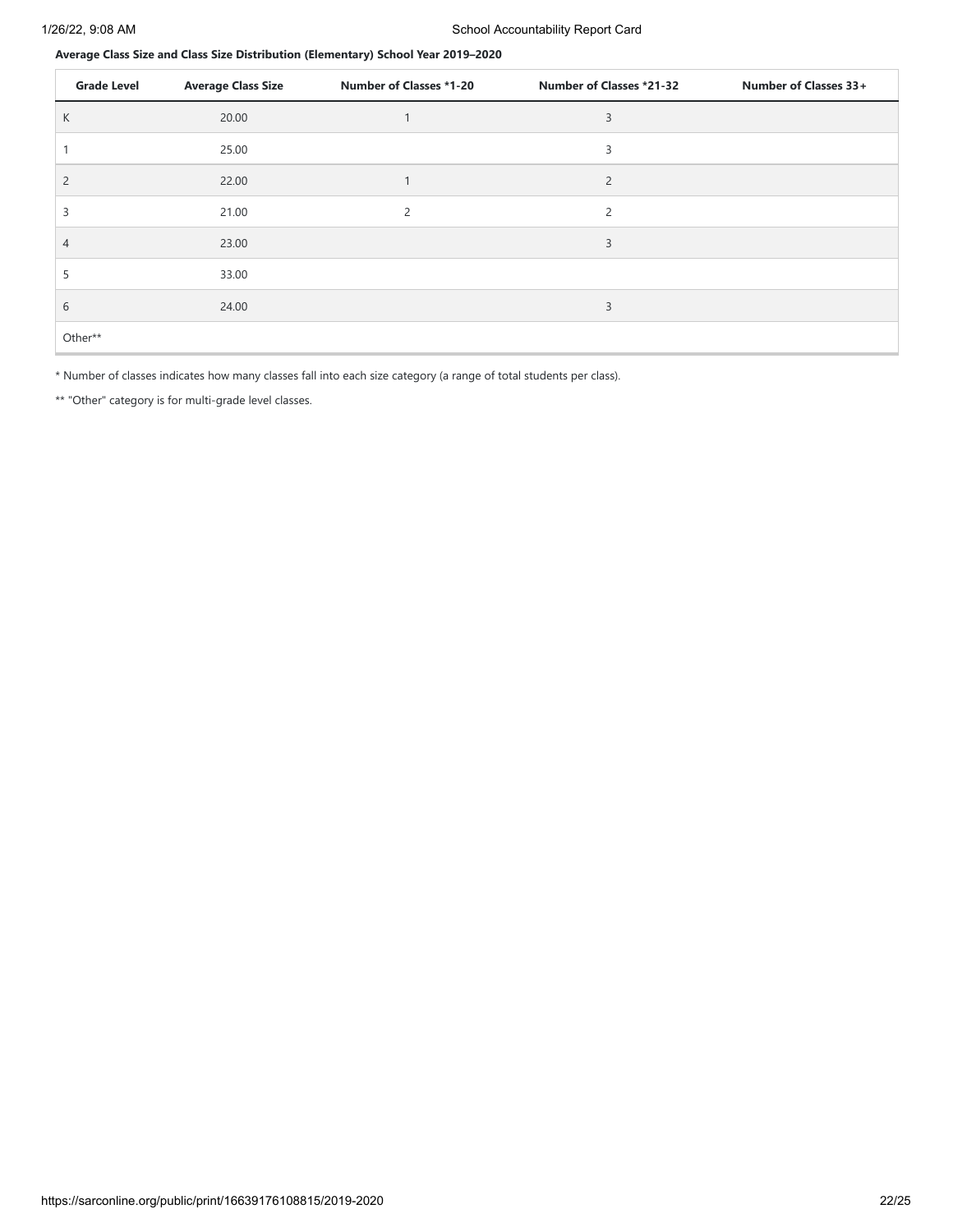### **Ratio of Pupils to Academic Counselor (School Year 2019—2020)**

| Title                         | Ratio  |
|-------------------------------|--------|
| Pupils to Academic Counselor* | 1703.3 |

*Last updated: 1/1/00*

\* One full time equivalent (FTE) equals one staff member working full time; one FTE could also represent two staff members who each work 50 percent of full time.

#### **Student Support Services Staff (School Year 2019—2020)**

It is the goal of Washington Elementary School to assist students in their social and personal development as well as academics. The school gives special attention to students who experience achievement problems, difficulty coping with personal and family problems, trouble with decision-making, or handling peer pressure. The table lists the support service personnel available at Washington Elementary. Note: One Full Time Equivalent (FTE) equals one staff member working full time; one FTE could also represent two staff members who work fifty percent of full time.

The school's library, staffed by a Library Media Tecnician, provides an extensive variety of reference and special interest materials, in addition to hundreds of educational and recreational books. Students visit the library on a weekly basis with their classes and are encouraged to visit on their own during non-instructional times. Students have access to a wide variety of library materials online.

| <b>Title</b>                                                  | Number of FTE* Assigned to School |
|---------------------------------------------------------------|-----------------------------------|
| Counselor (Academic, Social/Behavioral or Career Development) | 0.30                              |
| Library Media Teacher (Librarian)                             |                                   |
| Library Media Services Staff (Paraprofessional)               | 0.69                              |
| Psychologist                                                  | 0.50                              |
| Social Worker                                                 | 0.10                              |
| Nurse                                                         | 1.50                              |
| Speech/Language/Hearing Specialist                            |                                   |
| Resource Specialist (non-teaching)                            |                                   |
| Other                                                         | 1.00                              |

*Last updated: 1/1/00*

\* One full time equivalent (FTE) equals one staff member working full time; one FTE could also represent two staff members who each work 50 percent of full time.

### **Expenditures Per Pupil and School Site Teacher Salaries (Fiscal Year 2018—2019)**

Hanford Elementary spend an average of \$5,808 in Unrestricted funds to educate each student, based on 2012-13 audited financial statements.

| Level                                                   | <b>Total Expenditures Per</b><br><b>Pupil</b> | <b>Expenditures Per Pupil</b><br>(Restricted) | <b>Expenditures Per Pupil</b><br>(Unrestricted) | <b>Average Teacher</b><br><b>Salary</b> |
|---------------------------------------------------------|-----------------------------------------------|-----------------------------------------------|-------------------------------------------------|-----------------------------------------|
| School Site                                             | \$11803.00                                    | \$1252.00                                     | \$10551.00                                      | \$74271.00                              |
| <b>District</b>                                         | N/A                                           | N/A                                           | \$10739.00                                      | \$79650.00                              |
| Percent Difference - School Site and<br><b>District</b> | N/A                                           | N/A                                           | $-1.70%$                                        | $-6.80\%$                               |
| State                                                   | N/A                                           | N/A                                           | \$7750.12                                       | \$84183.00                              |
| Percent Difference - School Site and<br><b>State</b>    | N/A                                           | N/A                                           | 36.10%                                          | $-11.80%$                               |

Note: Cells with N/A values do not require data.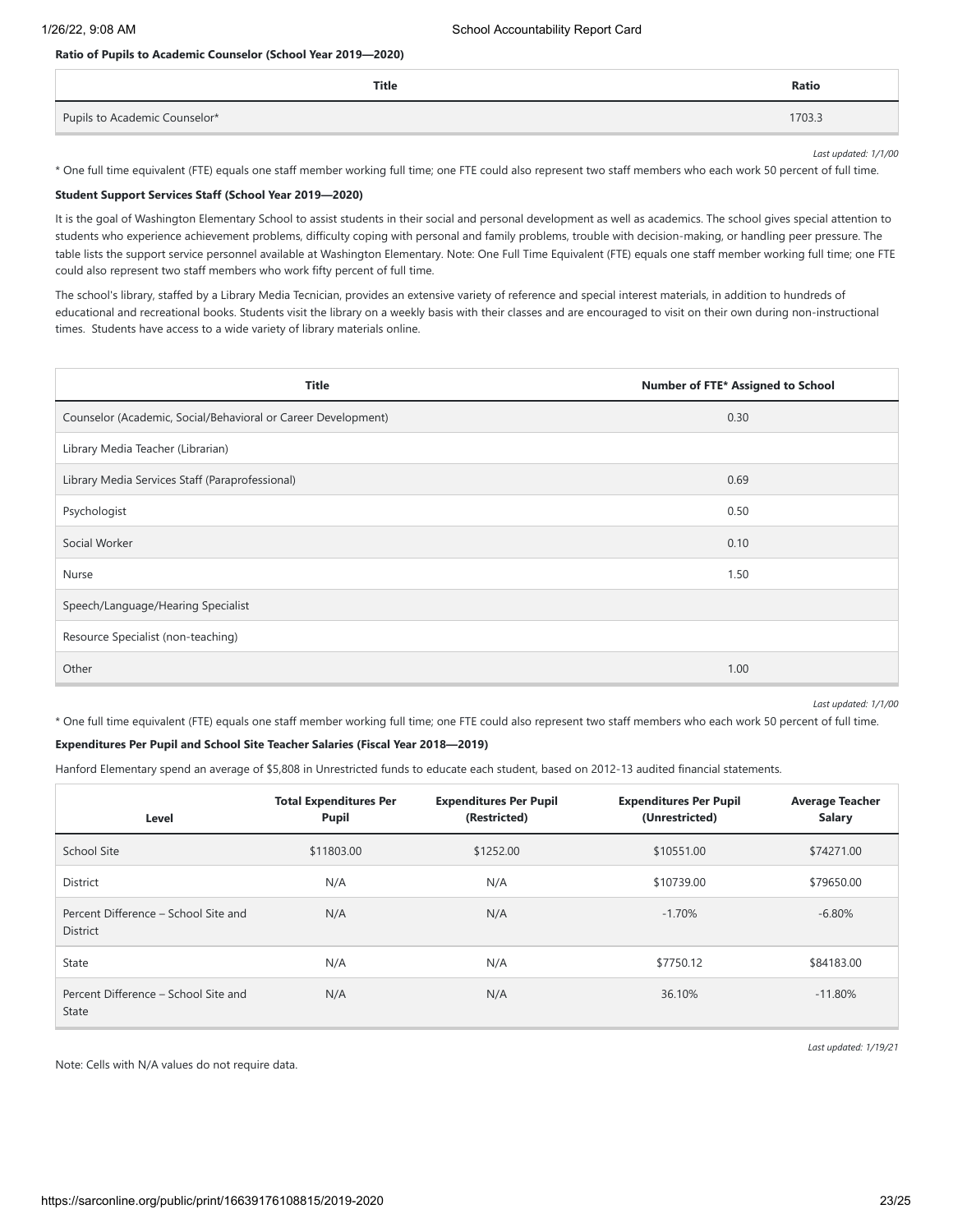#### **Types of Services Funded (Fiscal Year 2019–2020)**

The school operates an after-school program that serves approximately 100 students.

The school provides a variety of support services for struggling students, including, but not limited to after-school or lunch time tutoring and enrichment activities.

In addition to the counselors and support staff listed on the previous page, the school also has a full-time student specialist or vice principal on staff. The student specialist/VP

provides direct support to students by assessing non-academic needs and developing and implementing interventions for non-academic problems for students. The student specialist/vp monitors

monitors student attendance, develops, and provides interventions for students with poor attendance. The student specialist monitors

student behavior, develops and provides interventions for students with behavior challenges. The student specialist/vp serves as a liaison between the school and home, communicating with families regarding students' non-academic needs and supports.

The school participates in the Community Eligibility Program, providing free breakfast and lunch to all students regardless of income.

*Last updated: 1/4/21*

#### **Teacher and Administrative Salaries (Fiscal Year 2018—2019)**

| Category                                      | <b>District Amount</b> | <b>State Average For Districts In Same Category</b> |
|-----------------------------------------------|------------------------|-----------------------------------------------------|
| Beginning Teacher Salary                      | \$48938.00             | \$51004.00                                          |
| Mid-Range Teacher Salary                      | \$80467.00             | \$82919.00                                          |
| <b>Highest Teacher Salary</b>                 | \$105889.00            | \$104604.00                                         |
| Average Principal Salary (Elementary)         | \$126985.00            | \$131277.00                                         |
| Average Principal Salary (Middle)             | \$127874.00            | \$136163.00                                         |
| Average Principal Salary (High)               | \$0.00                 | $ -$                                                |
| Superintendent Salary                         | \$192911.00            | \$230860.00                                         |
| Percent of Budget for Teacher Salaries        | 31.00%                 | 35.00%                                              |
| Percent of Budget for Administrative Salaries | 7.00%                  | 5.00%                                               |

For detailed information on salaries, see the CDE Certificated Salaries & Benefits web page at [https://www.cde.ca.gov/ds/fd/cs/.](https://www.cde.ca.gov/ds/fd/cs/)



#### **Professional Development**

Professional Development Comment

Each year, the district, along with teachers, paraprofessionals, principals, and with input from parents, assesses the professional development needs of staff. Instructional staff receive district-led professional development, school site based professional development, and in-class coaching from a team of instructional coaches. Teachers are provided with a "minimum-day" each Wednesday to collaborate around student assessment data and to plan instruction and intervention. Each year, teachers in HESD attend three full day professional development sessions, providing teachers with training in research-based instructional strategies for ELA, math, and ELD. Teachers in HESD receive specialized training that is designed to provide them with techniques and strategies to improve the language development and academic achievement of students who are English learners. Hanford Elementary operates a new teacher/new administrator induction program that is accredited by the California Commission on Teacher Credentialing.

School and district leadership collaborate with teachers and other school and district staff in the planning of professional development. This is done through surveys, a series of online discussion boards, and the district's curriculum committee. The district collaborates with parents and community members through the District English Learner Advisory Committee, Parent Advisory Committee, and individual school site councils.

Although the COVID pandemic continues to impact professional development activities and in-class coaching, many of these activities continue virtually.